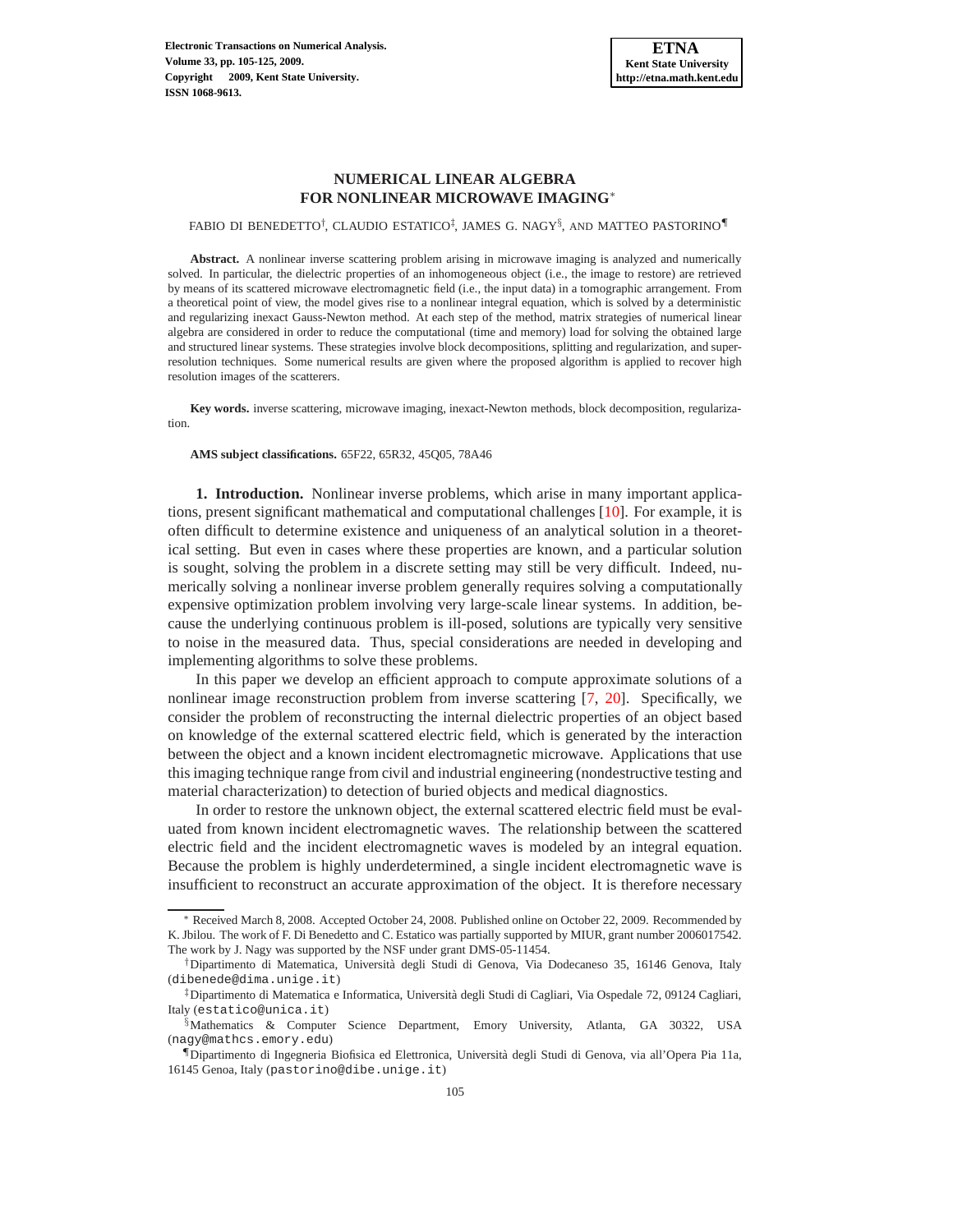to increase information by using several different incident electromagnetic waves. Another complication is that the scattered electric field inside the object also needs to be approximated, since it is required to invert the above integral operator. In some basic cases, a simplified approximation of the internal scattered field can be used; see the Born approximations for weak scatterers in [\[7\]](#page-20-1). We, however, do not use this assumption, but instead consider the internal scattered field as an additional unknown to recover. Our proposed scheme is therefore very general, and can be used, for example, in applications when strong scatterers are introduced.

The approach we use to solve the resulting nonlinear image reconstruction problem is based on Newton linearization techniques to deal with the nonlinearity, and regularization techniques to deal with the ill-posedness [\[9\]](#page-20-3). The focus of this paper is on the use of numerical linear algebra tools to exploit structure and sparsity of the large-scale linear systems that need to be solved in the optimization algorithm. To further reduce the complexity of the problem, we propose to recover first a number of low resolution approximations of the output object using a coarse discretization and, after that, to reconstruct a single output image with higher resolution. The low resolution images will be obtained in such a way that they represent reconstructions of the object after it has been shifted by subpixel displacements. Superresolution methods [\[3,](#page-20-4) [6,](#page-20-5) [8,](#page-20-6) [11,](#page-20-7) [17](#page-20-8), [19](#page-20-9), [21](#page-20-10)] will then be used to fuse the different information available in the low resolution images to obtain the high resolution image.

To reconstruct each of the low resolution images, we propose to use a regularizing threelevel iterative algorithm, where a Gauss-Newton linearizing scheme (the first level, or outermost iterative method) is inexactly solved at each iteration by an iterative block splitting method (this is the second level, or the first inner iteration). The block iteration involves a sequence of smaller linear systems, which are then solved by a basic (e.g., Landweber) iterative regularization method (this is the third level, or the innermost iteration).

The paper is outlined as follows. In Section [2](#page-1-0) we describe the mathematical model of the inverse scattering problem from microwave imaging and the structure of the block matrix arising in our linearization approach. The three-level iterative algorithm and appropriate numerical linear algebra tools to solve the resulting nonlinear optimization problem, and to do the super-resolution post-processing, are developed in Section [3.](#page-7-0) Numerical results are reported in Section [4.](#page-14-0)

<span id="page-1-0"></span>**2. Mathematical formulation.** Although the mathematical model for the inverse scattering problem can be introduced in a general three-dimensional setting, to simplify notation, we focus on the two-dimensional case. From a theoretical point of view, the mathematical model is related to the tomographic configuration for retrieving the cross section of an "infinite" cylindrical object.

<span id="page-1-1"></span>**2.1. The mathematical model.** Let us consider a cylindrical scatterer embedded in a linear and homogeneous medium (the background), whose cross section is strictly contained in a known, bounded, and simply connected plane of investigation  $\Omega \subset \mathbb{R}^2$ . The dielectric properties of  $\Omega$  are described by the inhomogeneous contrast function  $\chi : \Omega \longrightarrow \mathbb{C}$ ,  $\chi(r) = \epsilon(r)/\epsilon_b - 1$ , where the relative refractive index  $\epsilon(r)/\epsilon_b$  is the ratio between the dielectric permittivity  $\epsilon(r)$  at the point  $r \in \Omega$  (the position coordinate), and the constant dielectric permittivity  $\epsilon_b$  of the background. Since the cross section of the scatterer is contained in  $\Omega$ , the contrast function  $\chi$  has compact support, which we assume is endowed with Lipschitz continuous smooth boundary.

A known incident field  $u^i$  interacts with the scatterer, leading to a total field u on  $\mathbb{R}^2$ which is the sum of the incident field  $u^i$  and the scattered field  $u^s$ ; that is,  $u = u^i + u^s$ . The *direct* (or *forward*) scattering problem is to compute the total field u from the dielectric properties of the domain Ω. The *inverse* scattering problem is to retrieve the contrast function  $\chi$ , from measurements of the total field u in a region of observation  $\Omega^{(M)}$  (usually disjoint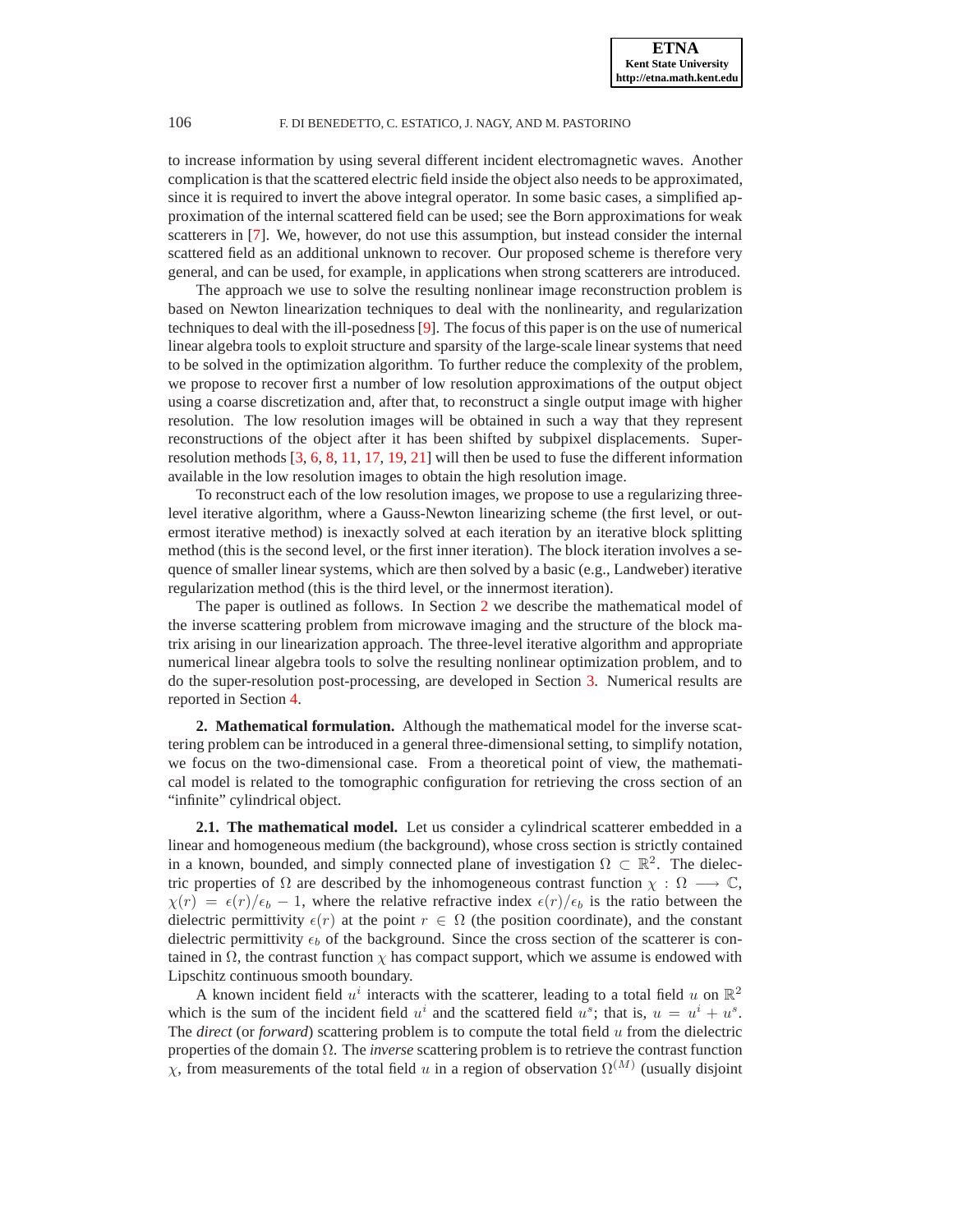**ETNA Kent State University http://etna.math.kent.edu**

from  $\Omega$ ). In addition, the total electric field u in the region  $\Omega$  is unknown, since that region is inaccessible to measurements.

Assuming no magnetic media are involved, the classical differential model for the direct scattering problem with Sommerfeld radiation condition at infinity [\[7](#page-20-1)] has the following equivalent Lippmann-Schwinger integral formulation

<span id="page-2-0"></span>
$$
u(r) - \int_{\Omega} G(r, \tilde{r}) u(\tilde{r}) \chi(\tilde{r}) d\tilde{r} = u^{i}(r), \qquad \forall r \in \mathbb{R}^{2}, \qquad (2.1)
$$

where  $G(r,\tilde{r}) = -k_b^2 \frac{j}{4} H_0^{(2)}(k_b \|r - \tilde{r}\|)$  is the Green's function for the two-dimensional Helmholtz equation,  $H_0^{(2)}$  is a zeroth order, second kind Hankel function,  $j^2 = -1$ , and  $k_b = \omega \sqrt{\epsilon_b \mu_0}$  is the background wave number for the magnetic permeability of the vacuum  $\mu_0$ , with angular frequency  $\omega$ . We remark that the integral operator on the left side is nonlinear with respect to  $\chi$ , since the total field u, generated by the interaction between the scatterer and the incident field, depends on  $\chi$ .

Concerning the direct problem with fixed scattering potential  $\chi$ , if the incident field  $u^i$ is a plane electromagnetic wave  $u^i(x) = \exp(-jk_bx \cdot d)$  on  $\Omega$ , where  $d \in S^2 = \{x \in \mathbb{R}^2 :$  $||x|| = 1$  is the incident direction, then a solution  $u \in L^2(\mathbb{R}^2)$  satisfying [\(2.1\)](#page-2-0) exists and is unique for all wavenumbers  $k_b > 0$  and all incident directions  $d \in S^2$  [\[7](#page-20-1), [18](#page-20-11)].

For the inverse scattering problem, a solution  $\chi$  is unique whenever it exists, but the problem is severely ill-posed; see [\[7\]](#page-20-1) for a comprehensive discussion of the topic. However, the integral formulation  $(2.1)$  cannot be used straightforwardly to retrieve the scattering potential  $\chi$ , since the total field u can only be measured in the observation domain  $\Omega^{(M)}$ . We therefore must consider its restriction on  $\Omega^{(M)}$ 

<span id="page-2-1"></span>
$$
\int_{\Omega} G(r,\tilde{r}) u(\tilde{r}) \chi(\tilde{r}) d\tilde{r} = u^{s}(r), \qquad \forall r \in \Omega^{(M)}, \qquad (2.2)
$$

where the scattered field  $u^s = u - u^i$  on  $\Omega^{(M)}$  represents the data we collect for the inverse problem.

Recall that, in the above integrand, the total electric field u in the region  $\Omega$  is unknown. For this reason, together with [\(2.2\)](#page-2-1), we consider in our scheme the following integral Fredholm operator of the second type

<span id="page-2-2"></span>
$$
u(r) - \int_{\Omega} G(r, \tilde{r}) u(\tilde{r}) \chi(\tilde{r}) d\tilde{r} = u^{i}(r), \qquad \forall r \in \Omega,
$$
 (2.3)

which represents the implicit relationship between the unknown total and the known incident electric fields. The idea is then to use the coupled integral equations [\(2.2\)](#page-2-1) and [\(2.3\)](#page-2-2) to simultaneously compute  $\chi$  and u on  $\Omega$ , by means of a fixed point iterative scheme.

Unfortunately, the pair of nonlinear integral equations  $(2.2)$ – $(2.3)$  is not enough to solve the inverse problem. Indeed, the classical theory of inverse scattering requires that the scattered data be known for all wavenumbers  $k_b > 0$  and all incident directions  $d \in S^2$  in order to solve the inverse problem. In a real setting, we can use a finite set of  $P$  different configurations of the source (incident field), which allows us to collect more information about the scattered field in different radiation conditions, and, in the end, more information about the scatter. The different source configurations are attained by varying

- (i) the position of the whole apparatus, including both the emitting antenna and the co-moving receiving detectors, and
- (ii) the frequency of the incident microwaves.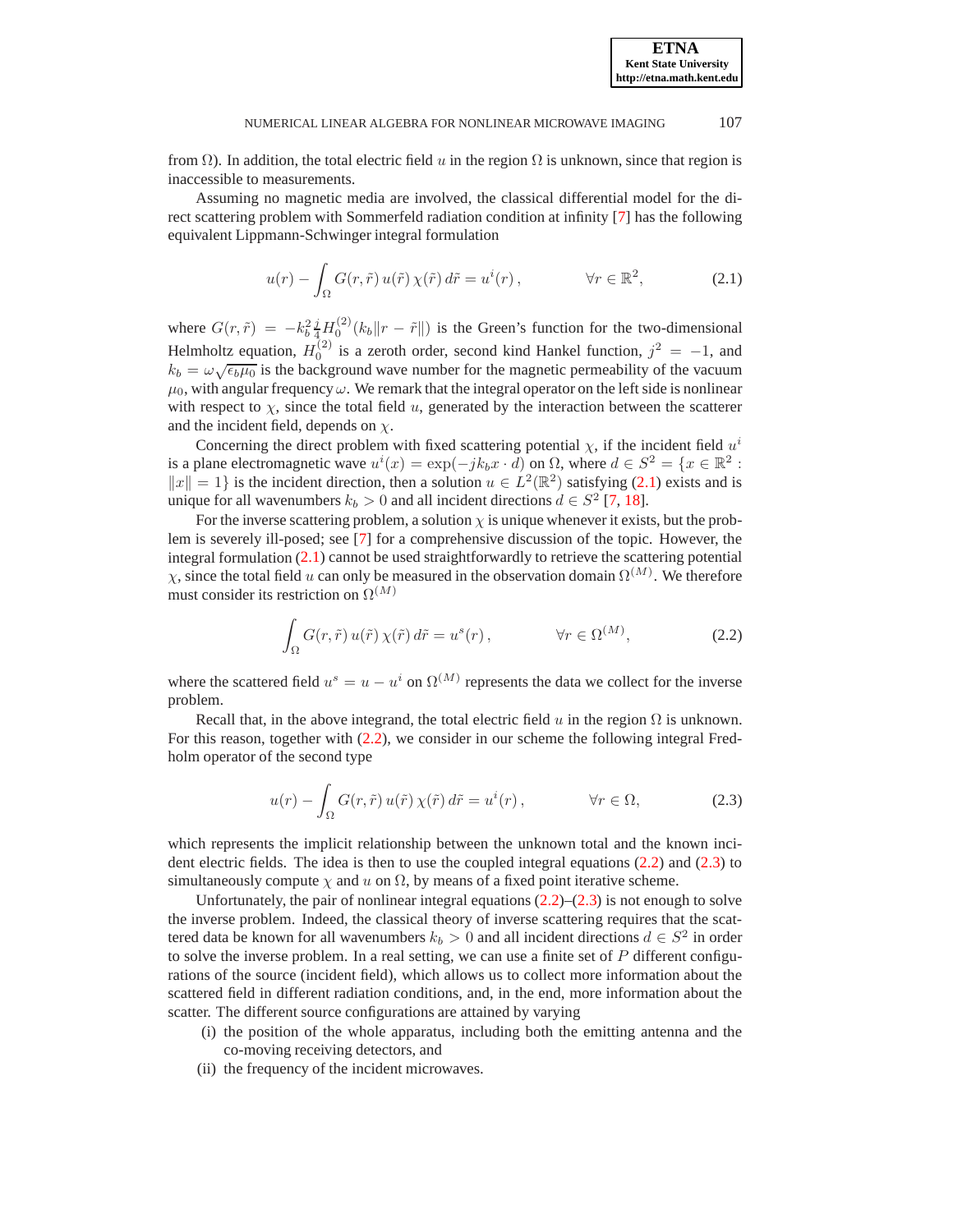Let  $u_p^i$  denote the incident electric field produced by the pth source, and let  $u_p$  be the resulting total electric field measured in a region  $\Omega_p^{(M)}$ , which is disjoint from  $\Omega$ . The aim of the inverse scattering problem is thus to retrieve a good approximation of the contrast function  $\chi$  on  $\Omega$ , given knowledge of all the electric fields  $u_p^s \in L^2(\Omega_p^{(M)})$ ,  $p = 1, \ldots, P$ .

The integral equations [\(2.2\)](#page-2-1) and [\(2.3\)](#page-2-2) can be regarded as a system where the unknowns are  $\chi$  and  $\{u_p\}_{p=1,\dots,P}$  in  $\Omega$ , while the known terms are  $\{u_p^i\}_{p=1,\dots,P}$  in  $\Omega$  (recall that the incident fields are known everywhere) and the scattered electric fields  $\{u_p^s\}_{p=1,\dots,P}$ , with  $u_p^s$ in  $\Omega_p^{(M)}$ , for  $p=1,\ldots,P$ .

By introducing the nonlinear operator  $A : \prod_{p=1}^{P+1} L^2(\Omega) \to (\prod_{p=1}^P L^2(\Omega_p^{(M)})) \times$  $\left(\prod_{p=1}^P L^2(\Omega)\right)$ 

$$
A(u_1, \ldots, u_P, \chi)(r) = \begin{bmatrix} \int_{\Omega} G(r, \tilde{r}) u_1(\tilde{r}) \chi(\tilde{r}) d\tilde{r} \\ \vdots \\ \int_{\Omega} G(r, \tilde{r}) u_P(\tilde{r}) \chi(\tilde{r}) d\tilde{r} \\ u_1(r) - \int_{\Omega} G(r, \tilde{r}) u_1(\tilde{r}) \chi(\tilde{r}) d\tilde{r} \\ \vdots \\ u_P(r) - \int_{\Omega} G(r, \tilde{r}) u_P(\tilde{r}) \chi(\tilde{r}) d\tilde{r} \end{bmatrix},
$$
(2.4)

<span id="page-3-0"></span>and the known vector  $b \in (\prod_{p=1}^P L^2(\Omega_p^{(M)})) \times (\prod_{p=1}^P L^2(\Omega))$ 

$$
b = (u_1^s, \dots, u_P^s, u_1^i, \dots, u_P^i)^T, \tag{2.5}
$$

the inverse scattering problem can be formally stated as the following functional equation: find  $\chi \in L^2(\Omega)$  and  $u_p \in L^2(\Omega)$  ,  $p = 1, \ldots, P$ , such that

<span id="page-3-2"></span>
$$
A(u_1, \ldots, u_P, \chi) = b. \tag{2.6}
$$

As is well known, the nonlinear inverse scattering problem is ill-posed, and a regularization strategy is needed to stabilize the inversion process. In this paper, we use a suitably regularized inexact-Newton iterative algorithm.

<span id="page-3-3"></span>2.2. The Fréchet Derivative for the Newton schemes. Let the Hilbert spaces  $X = \prod_{p=1}^{P+1} L^2(\Omega)$  and  $Y = (\prod_{p=1}^P L^2(\Omega_p^{(M)})) \times (\prod_{p=1}^P L^2(\Omega))$  denote the domain and codomain of the operator  $A$  defined in  $(2.4)$ . The Newton methods require the computation of the Fréchet derivative of A. We recall that the Fréchet derivative of the operator A at the point  $x = (u_1, \dots, u_P, \chi) \in X$  is the linear operator  $A'_x : X \longrightarrow Y$  such that

<span id="page-3-1"></span>
$$
A(x+h) = A(x) + A'_x h + o(||h||). \tag{2.7}
$$

Concerning the existence of such a derivative, since the integral formulation  $(2.1)$  is Fréchet differentiable [\[16](#page-20-12)], both [\(2.2\)](#page-2-1) and [\(2.3\)](#page-2-2) are Fréchet differentiable; therefore the operator A is Fréchet differentiable, too.

By using this notation, the classical Newton scheme for the nonlinear equation  $A(x) = b$ is formally the following: let  $x_0 \in X$  be an appropriate initial guess, and compute, for  $k = 0, 1, 2, \ldots$ , the iterative steps  $x_{k+1} = x_k - (A'_{x_k})^{-1}(A(x_k) - b)$ , where the Fréchet derivative  $A'_{x_k}$  is required to be invertible. Since in inverse problems the Fréchet derivative is usually a non-invertible and ill-posed operator, the previous simple classical scheme cannot be used in real applications. In practice, some regularization techniques must be introduced in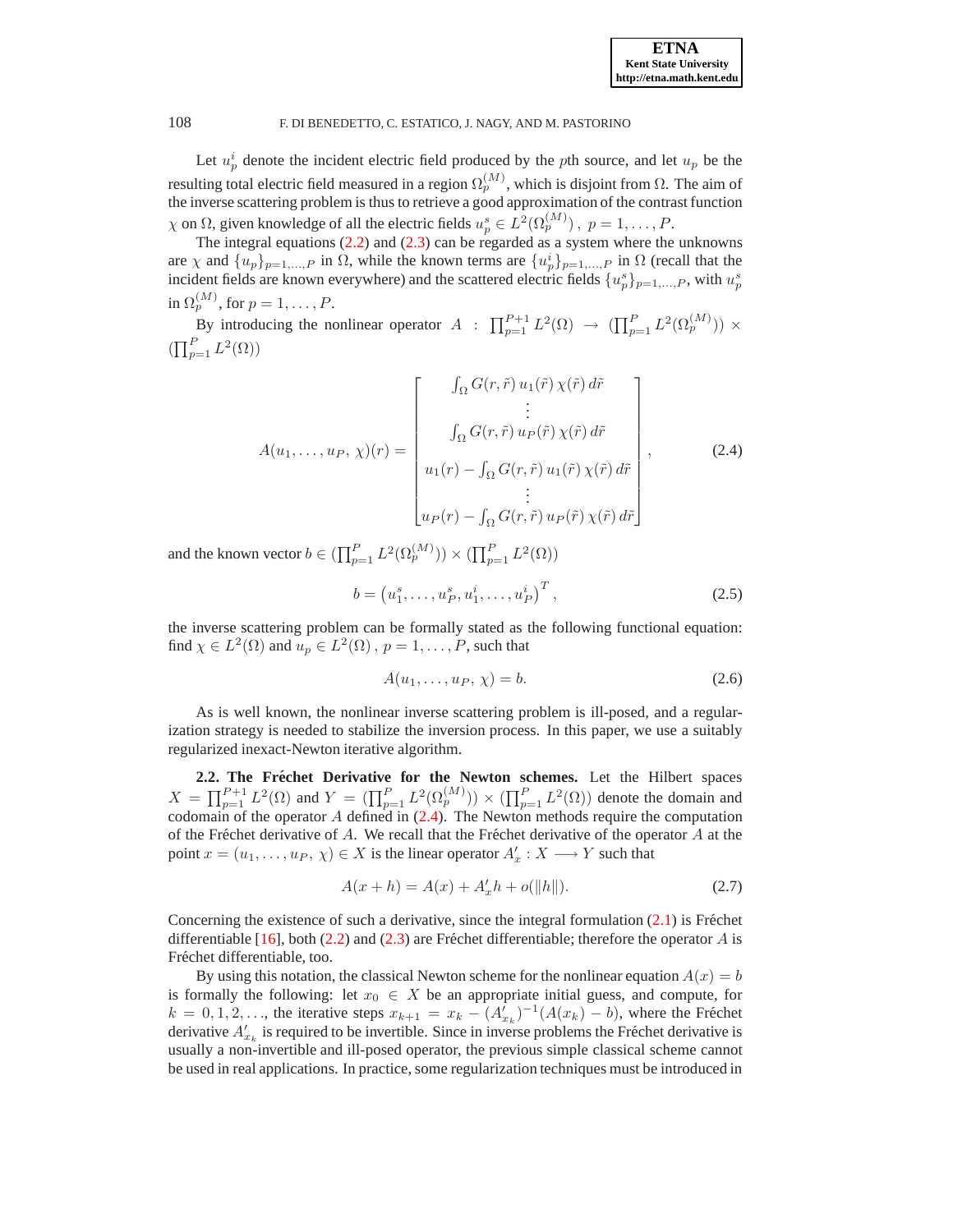#### NUMERICAL LINEAR ALGEBRA FOR NONLINEAR MICROWAVE IMAGING 109

order to regularize the solution of each Newton step. This way, the iterative scheme becomes the following, namely the inexact Gauss-Newton method,

<span id="page-4-0"></span>
$$
x_{k+1} = x_k - \phi(k, A_{x_k}^{\prime *} A_{x_k}^{\prime}) A_{x_k}^{\prime *}(A(x_k) - b), \qquad (2.8)
$$

where  $*$  denotes the adjoint operator,  $\phi(k, \lambda): \mathbb{N} \times [0, +\infty) \longrightarrow \mathbb{R}$  is a piecewise continuous function, and the evaluation of  $\phi$  on the operator in [\(2.8\)](#page-4-0) has the classical meaning in the context of spectral theory [\[9\]](#page-20-3). Formally, the role of  $\phi$  consists of regularizing the computation of the least squares solution  $(A'_{x_k}A'_{x_k})^{-1}A'_{x_k}(A(x_k) - b)$  of the Newton step.

The simplest method belonging to the general scheme [\(2.8\)](#page-4-0) is the Landweber algorithm for nonlinear problems, where the regularizing scheme  $\phi$  is a constant function. In particular,  $\phi(k,\lambda) = \tau > 0$ , where  $\tau$  depends on the spectral norm of  $A'_x A'_x$  in a neighborhood of the solution, leading to  $\phi(k, A'_{x_k}^* A'_{x_k}) = \tau A'_{x_k}^* A'_{x_k}$  [\[14](#page-20-13)]. The widely used Levenberg-Marquardt method belongs to the class [\(2.8\)](#page-4-0), too, since here  $\phi(k,\lambda) = (\lambda + \mu_k)^{-1}$ , where  $\mu_k > 0$ is a regularization parameter, leading to  $\phi(k, A'_{x_k}A'_{x_k}) = (A'_{x_k}A'_{x_k} + \mu_k I)^{-1}$  (notice that the method is Gauss-Newton with Tikhonov regularization on the linearization). Another instance of [\(2.8\)](#page-4-0) is the Gauss-Newton method with truncated singular value decomposition, where  $\phi(k, \lambda) = \lambda^{-1}$ , for  $\lambda \ge T_k$ , and  $\phi(k, \lambda) = 0$  otherwise; in this case the regularization parameter is the truncation threshold,  $T_k$ .

An important set of methods of type [\(2.8\)](#page-4-0) is the class of Gauss-Newton methods with iterative inner regularization [\[23\]](#page-20-14), where the function  $\phi$  is evaluated by means of an iterative formula. This is the case of the inexact Gauss-Newton method when the inner regularization is performed by means of d Landweber iterations. In this case, the regularizing scheme  $\phi$  is a polynomial approximation of the inverse function. In particular,  $\phi(k, \lambda) = P_d(\lambda)$ , where  $d =$  $d(k) \in \mathbb{N}$  and  $P_d$  is the d-degree polynomial  $P_d(\lambda) = \tau \sum_{i=0}^d (1 - \tau \lambda)^i = \frac{1 - (1 - \tau \lambda)^{d+1}}{\lambda}$  $\frac{(\tau \lambda)}{\lambda}$  [\[5](#page-20-15)].

The purpose of the parameter  $\tau > 0$  is to control and to accelerate the convergence of the iterates along the different components. In particular, consider the eigenspace related to a fixed eigenvalue  $\lambda$  of  $A'_{x_k}A'_{x_k}$ : after the application of the regularizing operator  $\phi(k, A'_{x_k} A'_{x_k})$ , the vector  $A'_{x_k} (A(x_k) - b)$  is multiplied along that component by  $P_d(\lambda)$ . Thus, in the computation of the (generalized) solution  $\delta$  of  $A'_{x_k} A'_{x_k} \delta = A'_{x_k} (A(x_k) - b)$ , the relative error in the same component is

$$
\left| \left( \frac{1 - (1 - \tau \lambda)^{d+1}}{\lambda} - \frac{1}{\lambda} \right) \bigg/ \frac{1}{\lambda} \right| = \left| 1 - \tau \lambda \right|^{d+1};
$$

for a detailed discussion, see  $[5,$  Equations  $(2.10)$ – $(2.11)$ ]). This means that the convergence of the iterations toward the solution  $\delta$  is slow along the components for which the value of  $\lambda$  is close to 0 or  $2\tau^{-1}$ , whereas it is the fastest one when  $\lambda$  is close to  $\tau^{-1}$ . Therefore, the convergence is always slow in the space where  $\lambda$  is small, which is usually the space corrupted by noise in inverse problems, but an appropriate choice of  $\tau$  enables us to "select" the most important subspace of components to be first resolved in the Landweber iterative resolution process. For instance, the simple choice  $\tau = ||A'_{x_k}^* A'_{x_k}||_2^{-1}$  provides the fast convergence of the solution in the subspace related to the largest eigenvalues of  $A'_{x_k} A'_{x_k}$ , which usually contains much information and is less sensitive to the noise on the data.

From a computational point of view, since  $P_d(\lambda) = P_{d-1}(\lambda) + \tau (1 - \lambda P_{d-1}(\lambda))$ , the evaluation of  $\phi(k, A'_{x_k}A'_{x_k}) A'^*_{x_k}(A(x_k) - b)$  in the second term of [\(2.8\)](#page-4-0) is efficiently computed by the following iterative procedure:

$$
f_0 = 0
$$
,  $f_{s+1} = f_s + \tau A'_{x_k}^*((A(x_k) - b) - A'_{x_k} f_s)$ ,  $s = 0, 1, ..., d$ .

For nonlinear inverse problems it is very important that solutions of the inner linear system not be corrupted by noise; it is better to compute a solution that is over-regularized than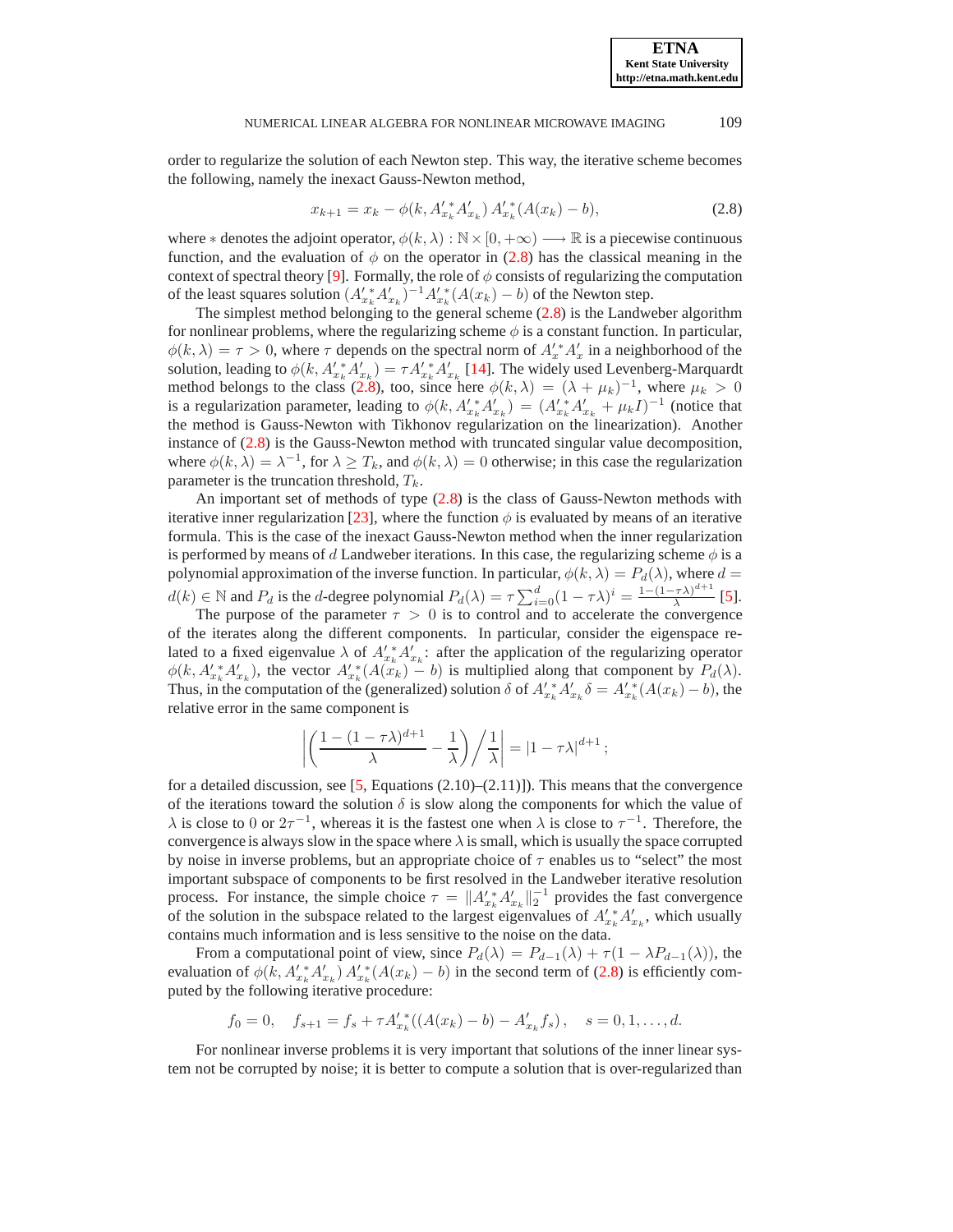one that is under-regularized. Iterative methods that converge slowly, such as Landweber, have better noise filtering properties and do not require as precise a stopping criteria as iterative methods that converge very quickly, such as conjugate gradients [\[13](#page-20-16)]. It is for this reason that Landweber is often chosen to solve the inner linear systems that arise from nonlinear inverse problems. We remark that a higher degree d of the polynomial  $P_d(\lambda)$  results in a better approximation of the inverse function  $\lambda^{-1}$ , and thus reduces the regularization effects of the Landweber inner iteration. In this respect, it is interesting to notice that if  $d = 0$ , this method corresponds to the classical Landweber algorithm for nonlinear problems. In this case, the regularizing scheme  $\phi$  is a constant function, which can be considered as the slowest and most regularizing algorithm among all the Gauss-Newton methods with Landweber inner regularization.

By means of simple algebraic computations based on its definition [\(2.7\)](#page-3-1), the computation of the Fréchet derivative of the operator A at the point  $x = (u_1, \ldots, u_P, \chi)$  gives rise to the following sparse and structured matrix

$$
A'_{x} = \begin{bmatrix} A_{\chi,1}^{(M)} & 0 & \dots & 0 & A_{u,1}^{(M)} \\ 0 & A_{\chi,2}^{(M)} & \ddots & \vdots & A_{u,2}^{(M)} \\ \vdots & \ddots & \ddots & 0 & \vdots \\ 0 & \ddots & \ddots & A_{\chi,P}^{(M)} & A_{u,P}^{(M)} \\ I - A_{\chi} & \ddots & \ddots & 0 & -A_{u,1} \\ 0 & I - A_{\chi} & \ddots & \vdots & -A_{u,2} \\ \vdots & \ddots & \ddots & 0 & \vdots \\ 0 & \dots & 0 & I - A_{\chi} & -A_{u,P} \end{bmatrix},
$$
(2.9)

<span id="page-5-0"></span>where  $\{A_{\chi,p}^{(M)}\}_{p=1,...,P}$ ,  $\{A_{u,p}^{(M)}\}_{p=1,...,P}$ ,  $\{A_{u,p}\}_{p=1,...,P}$ , and  $A_{\chi}$  are the following linear operators:

$$
\begin{aligned} A_{\chi,p}^{(M)}h(r)&=\int_{\Omega}G(r,\tilde{r})\,h(\tilde{r})\,\chi(\tilde{r})\,d\tilde{r}, &r\in\Omega_{p}^{(M)},\\ A_{u,p}^{(M)}h(r)&=\int_{\Omega}G(r,\tilde{r})\,u_{p}(\tilde{r})\,h(\tilde{r})\,d\tilde{r}, &r\in\Omega_{p}^{(M)},\\ A_{u,p}h(r)&=\int_{\Omega}G(r,\tilde{r})\,u_{p}(\tilde{r})\,h(\tilde{r})\,d\tilde{r}, &r\in\Omega,\\ A_{\chi}h(r)&=\int_{\Omega}G(r,\tilde{r})\,h(\tilde{r})\,\chi(\tilde{r})\,d\tilde{r}, &r\in\Omega. \end{aligned}
$$

The notation of the blocks of the Fréchet derivative  $A'_x$  recalls the dependence on the parameters in the associated integral kernels.

As an example of computation, for the partial derivatives in the first row of  $A'_x$  we have to linearize the first component of the operator A in [\(2.4\)](#page-3-0) by considering an argument  $x + h$ , where  $x = (u_1, ..., u_P, \chi)$  and  $h = (h_1, h_2, ..., h_P, h_\chi)$ :

$$
\int_{\Omega} G(r,\tilde{r}) \left( u_1 + h_1 \right) (\tilde{r}) \left( \chi + h_\chi \right) (\tilde{r}) d\tilde{r} - \int_{\Omega} G(r,\tilde{r}) u_1(\tilde{r}) \chi(\tilde{r}) d\tilde{r}
$$
\n
$$
= \int_{\Omega} G(r,\tilde{r}) h_1(\tilde{r}) \chi(\tilde{r}) d\tilde{r} + \int_{\Omega} G(r,\tilde{r}) u_1(\tilde{r}) h_\chi(\tilde{r}) d\tilde{r} + \int_{\Omega} G(r,\tilde{r}) h_1(\tilde{r}) h_\chi(\tilde{r}) d\tilde{r},
$$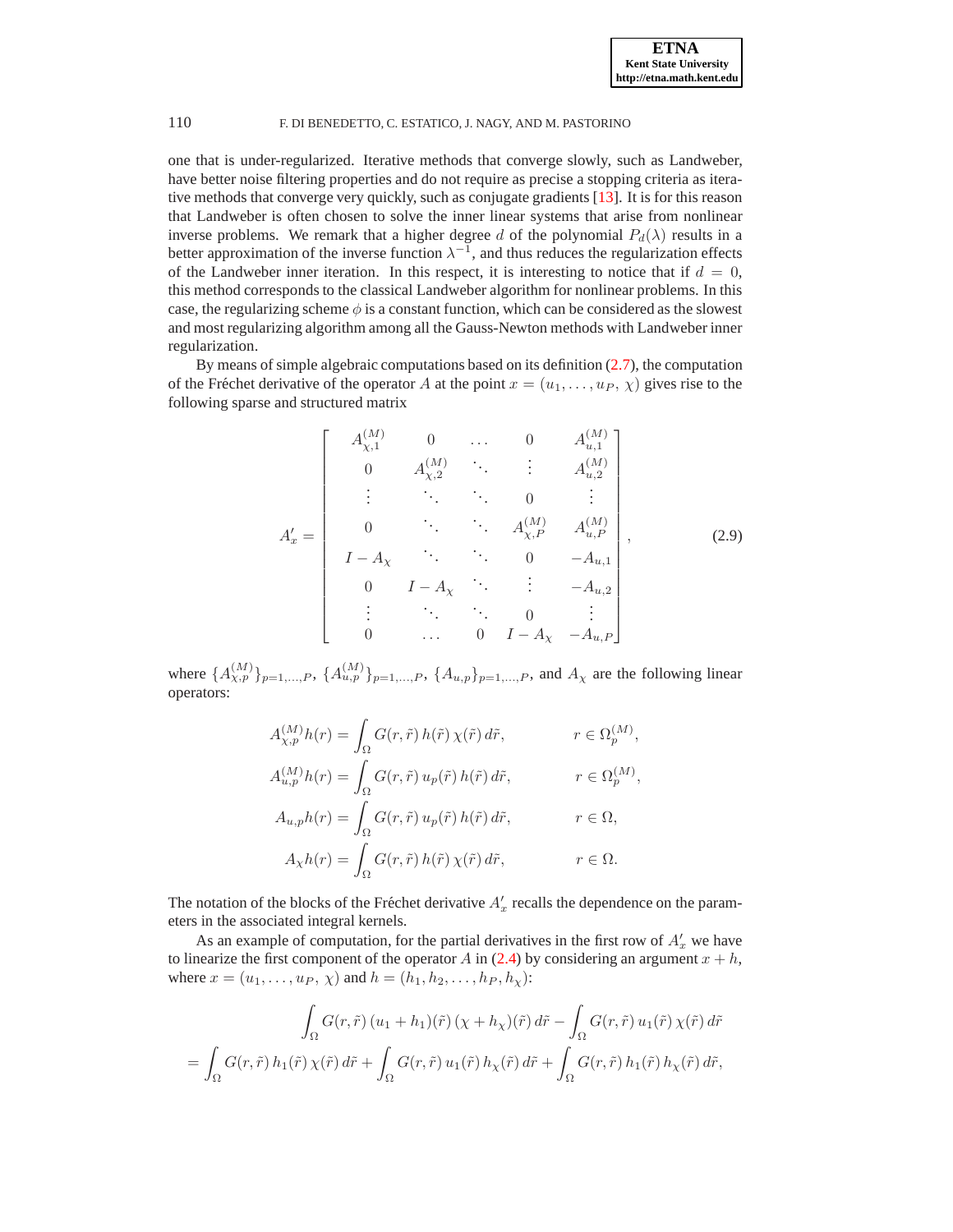#### NUMERICAL LINEAR ALGEBRA FOR NONLINEAR MICROWAVE IMAGING 111

for  $r \in \Omega_1^{(M)}$ . Since  $\int_{\Omega} G(r,\tilde{r}) h_1(\tilde{r}) h_{\chi}(\tilde{r}) d\tilde{r} = O(||h||^2)$ , the first two integral operators on the right-hand side represent the Fréchet derivative of the mentioned component, applied to the variables contained in h. Therefore there is no dependence on  $h_2, \ldots, h_P$  whereas these two terms are respectively the matrix blocks  $A_{\chi,1}^{(M)}$  (derivative with respect to  $u_1$ ) and  $A_{u,1}^{(M)}$  (derivative with respect to  $\chi$ ) in the first row of [\(2.9\)](#page-5-0) [\[4](#page-20-17)].

**2.3. Computation of the operators.** It is important to notice that in our iterative solving scheme, which is based on the inexact-Newton method  $(2.8)$  and on the linearization  $(2.9)$ , it is required to compute many integrals involving the Green's function  $G$ . These integrals arise in the forward operator A and in the Fréchet derivative  $A'_x$ , and all are of the form

$$
I(r) = \int_{\Omega} G(r, \tilde{r}) g_1(\tilde{r}) g_2(\tilde{r}) d\tilde{r},
$$

where both the functions  $g_1$  and  $g_2$  are known. In the computation of electromagnetic fields for applications in many areas as well as in our algorithm, these integrals are well approxi-mated by using the so-called moment method [\[15](#page-20-18)]. In particular, each integral  $I(r)$  is approximated by considering a partitioning  $\{\Omega_s\}_{s=1,\dots,S}$  of the integration domain  $\Omega$  (i.e.,  $\Omega = \cup_{s=1}^{S} \Omega_s$  and  $\Omega_{s_1} \cap \Omega_{s_2} = \emptyset$  if  $s_1 \neq s_2$ ) so that

$$
I(r) = \int_{\Omega} G(r,\tilde{r}) g_1(\tilde{r}) g_2(\tilde{r}) d\tilde{r} = \sum_{s=1}^{S} \int_{\Omega_s} G(r,\tilde{r}) g_1(\tilde{r}) g_2(\tilde{r}) d\tilde{r}.
$$

If a partitioning is sufficiently small, then

$$
I(r) \approx \sum_{s=1}^{S} g_1(r_s) g_2(r_s) \int_{\Omega_s} G(r, \tilde{r}) d\tilde{r},
$$

where  $r_s$  is the barycenter of  $\Omega_s$ . As a result, the computation of the integral  $I(r)$  is reduced to the computation of all the integrals  $\int_{\Omega_s} G(r, \tilde{r}) d\tilde{r}$ , which are independent of both the functions  $u$  and  $\chi$ , and thus can be computed once for all the iterations. In scattering imaging applications, a very useful analytical expression for these integrals is obtained by approximating each subdomain  $\Omega_s$  by a circle  $C_s$  of equivalent area. Indeed, in this case the integral of the Green's function on a circle  $C_s$  is given by the following explicit formula [\[22](#page-20-19)]:

$$
\int_{\Omega_s} G(r,\tilde{r}) d\tilde{r} \approx \int_{C_s} G(r,\tilde{r}) d\tilde{r} = k_b^2 \frac{j}{4} \pi d_s J_1(k_b d_s) H_0^{(2)}(k_b \|r - r_s\|)
$$

(see the notation of  $(2.1)$ ), where  $J_1$  is the first order Bessel function of first kind,  $d_s = \sqrt{\Delta\Omega_s/\pi}$  is the radius of the equivalent circle, and  $\Delta\Omega_s$  the area of  $\Omega_s$ . In our scheme, each domain  $\Omega_s$  corresponds to a single (rectangular) discretization region. Thus, if  $r = r_m$ , where  $r_m$  is again the barycenter of the region  $\Omega_m$ , we approximate all integrals in our algorithm by the moment method as

$$
I(r_m) \approx \sum_{s=1}^{S} a_{m,s} g_1(r_s) g_2(r_s),
$$

where the coefficients  $a_{m,s} = k_b^2 \frac{j}{4} \pi d_s J_1(k_b d_s) H_0^{(2)}(k_b || r_m - r_s ||)$  can be considered as the elements of a fixed matrix for the computation of each integral  $I(r_m)$ , for  $m = 1, \ldots, S$ . Notice that the above matrix has a scaled Toeplitz structure.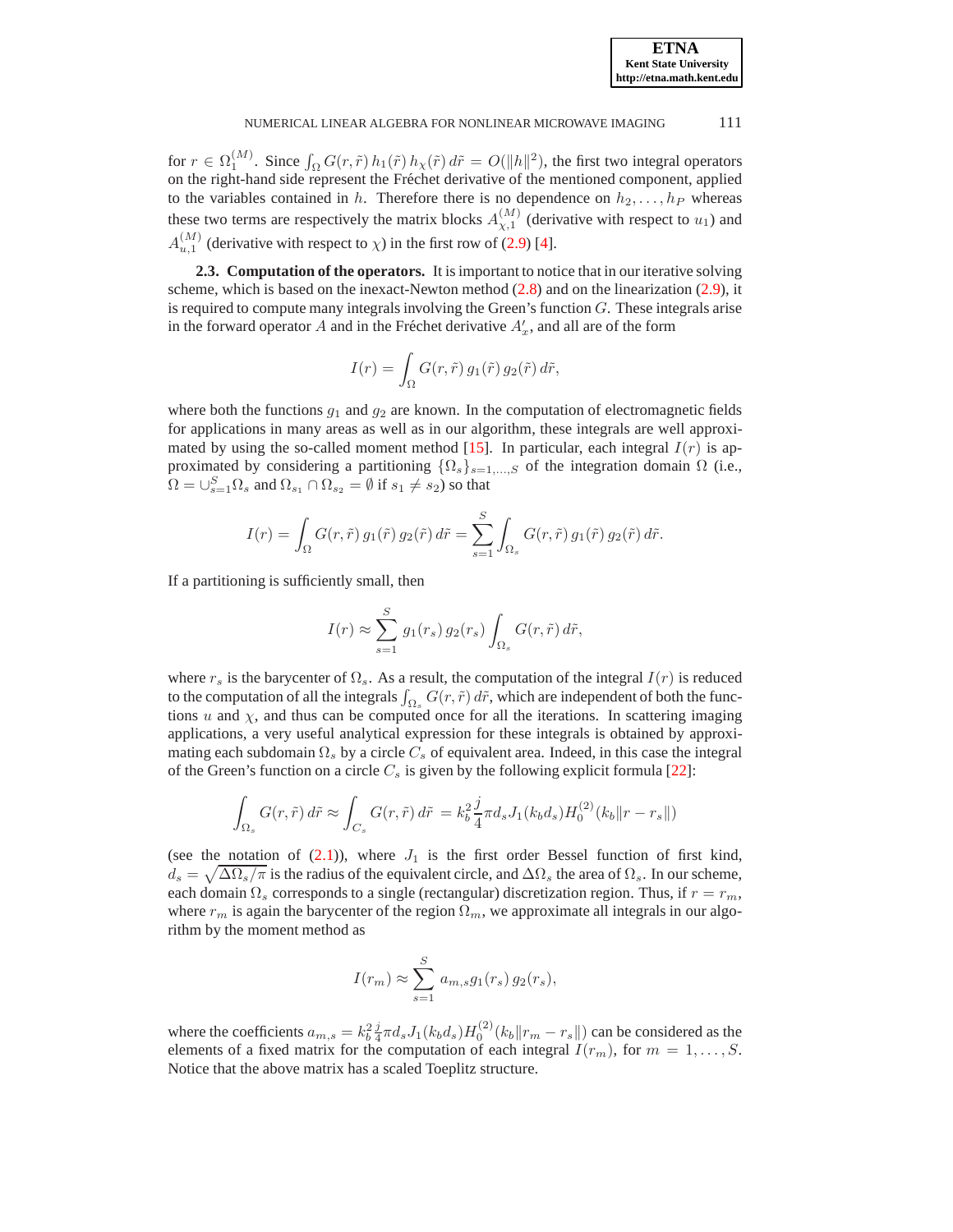**3. Numerical linear algebra tools for the Newton schemes.** Newton methods require the computation of (a regularized approximation of) several linear equations involving the derivatives  $A'_x$  for  $x \in X$ . In a real setting, the discretization of the inverse scattering model leads to matrices  $A'_x$  whose dimensions are extremely large in general. Indeed, the discretization of the model consists of

- $n \times n$  pixels for the investigation domain  $\Omega$ ,
- *m* pointwise receiving detectors on each observation domain  $\Omega_p^{(M)}$  for each source  $p=1,\ldots,P$ ,
- $P = R \cdot F$  different sources of the incident field, where R is the number of rotations of the apparatus (the so-called views), and  $F$  is the number of frequencies of the incident microwave (the so-called illuminations) for each view.

Having introduced these constants, it is simple to check that any block  $A_{\chi,p}^{(M)}$  is an  $m \times n^2$ matrix,  $A_\chi$  is  $n^2 \times n^2$ , any  $A_{u,p}^{(M)}$  is  $m \times n^2$ , and any  $A_{u,p}$  is  $n^2 \times n^2$ , so that the total size of the matrix  $A'_x$  is

$$
(Pm + Pn2) \times (Pn2 + n2) = P(m + n2) \times (P + 1)n2.
$$

For instance, real data collected for the database of the Institut Fresnel of Marseille [\[1\]](#page-20-20) comes from a device with  $m = 241$  detectors on a circular observation domain  $\Omega_p^{(M)}$  with a radius of about 1.5 meters, with  $R = 18$  views and  $F = 9$  different illuminations. In this setup, an  $n \times n = 64 \times 64$  discretization of  $\Omega$  gives rise to a matrix  $A'_x$  of about  $7.0 \cdot 10^5 \times$ 6.7 ·  $10^5$  elements. The same setting, with the larger discretization  $n \times n = 1024 \times 1024$ , gives a size for  $A'_x$  of about  $1.7 \cdot 10^8 \times 1.7 \cdot 10^8$  elements!

It is essential to use advanced numerical linear algebra tools to reduce the computational complexity of reconstruction algorithms involving these large-scale linear systems. This goal can be reached by exploiting two peculiarities of the problem: (i) the sparsity and the block structure arising at the first level, and (ii) the structure arising in the individual blocks. In this paper we focus on the first approach.

**3.1. Exploiting sparsity.** Each inexact Newton step [\(2.8\)](#page-4-0) involves the computation of the normal equation system matrix  $E = A'_x A'_x$ . It is simple to show that the normal equation system matrix  $E$  has the following block-arrow structure

<span id="page-7-1"></span>
$$
E = A_x^{\prime *} A_x^{\prime} = \begin{bmatrix} M_1 & & & V_1 \\ & M_2 & & V_2 \\ & & \ddots & & \vdots \\ & & & M_P & V_P \\ & & & & M_P & V_P \\ V_1^* & V_2^* & \dots & V_P^* & C \end{bmatrix},
$$
(3.1)

where each block has size  $n^2 \times n^2$  and is the sum of products of structured matrix blocks of  $A'_x$ , since

$$
M_p = A_{\chi,p}^{(M)^*} A_{\chi,p}^{(M)} + (I - A_{\chi})^* (I - A_{\chi}),
$$
  
\n
$$
V_p = A_{\chi,p}^{(M)^*} A_{u,p}^{(M)} + (A_{\chi}^* - I) A_{u,p},
$$
  
\n
$$
C = \sum_{p=1}^P A_{u,p}^{(M)^*} A_{u,p}^{(M)} + \sum_{p=1}^P A_{u,p}^* A_{u,p}.
$$

The simple block-arrow structure of the normal equation system matrix  $E$  can be exploited in order to obtain solving schemes with low computational complexity. In the following subsections, we describe two approaches: a direct solver and a splitting iterative solver.

<span id="page-7-0"></span>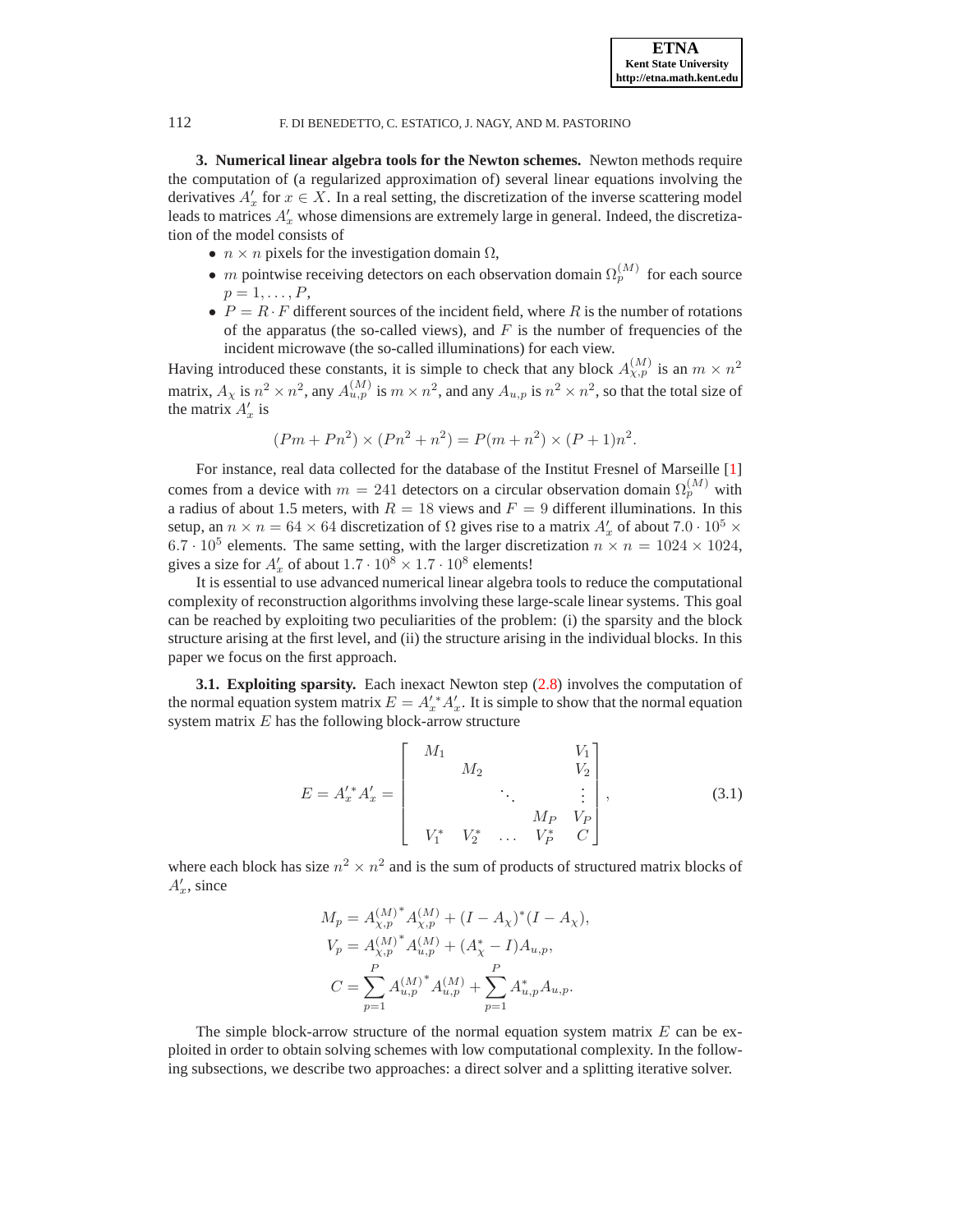**ETNA Kent State University http://etna.math.kent.edu**

#### NUMERICAL LINEAR ALGEBRA FOR NONLINEAR MICROWAVE IMAGING 113

<span id="page-8-2"></span>**3.1.1. Block Cholesky Factorization.** As already mentioned, inexact Newton schemes [\(2.8\)](#page-4-0) for nonlinear functional equations arising in inverse problems usually require regularization at every linearized step. As a basic example, we consider the Tikhonov regularization method, where  $\phi(k, \lambda) = 1/(\lambda + \mu)$  and  $\mu = \mu(k) > 0$  is the regularization parameter that depends on the iteration index k. By considering the residual  $r = b - A(x)$ , each iteration of [\(2.8\)](#page-4-0) with Tikhonov regularization can be written as  $\tilde{x} = x + \tilde{h}$ , where  $\tilde{h}$  is the solution of the block-arrow linear system

<span id="page-8-0"></span>
$$
\tilde{E}\tilde{h} = \tilde{b},\tag{3.2}
$$

where  $\tilde{E} = E + \mu I = A'_x^* A'_x + \mu I$  and  $\tilde{b} = A'_x^* r$ .

In the case of symmetric positive definite block-arrow matrices, the Cholesky variant of LU factorization is very convenient. Indeed, since Cholesky factorization can be carried through without any need for pivoting or scaling, it does not give rise to any fill-in and it is numerically stable [\[12\]](#page-20-21). The result is that each Cholesky factor inherits the same arrow structure in its lower triangular part. By exploiting the block-arrow structure of  $\hat{E}$ , Cholesky decomposition at the block level gives

$$
\tilde{E}=LL^*,
$$

with

<span id="page-8-1"></span>
$$
L = \begin{bmatrix} L_1 & & & & \\ & L_2 & & & \\ & & \ddots & & \\ & & & L_P & \\ & & & & L_P & \\ & & & & & L_P & \\ & & & & & & \end{bmatrix} .
$$
 (3.3)

Here the blocks of  $L$  are defined as follows:

- $L_p$  is the Cholesky factor of the symmetric positive definite diagonal block  $\tilde{M}_p =$  $M_p + \mu I$ ; that is,  $\tilde{M}_p = L_p L_p^*$  for  $p = 1, \dots, P$ .
- $\hat{L}_p = V_p L_p^{-*}$  is a full matrix, for  $p = 1, ..., P$ .
- $\hat{L}_0$  is the Cholesky factor of the symmetric positive definite matrix  $\tilde{C} \sum_{p=1}^P \hat{L}_p \hat{L}_p^*$ ; that is,  $\tilde{C} - \sum_{p=1}^{P} \hat{L}_p \hat{L}_p^* = \hat{L}_0 \hat{L}_0^*$ , where  $\tilde{C} = C + \mu I$ .

Summarizing, thanks to the block-arrow structure of  $A'_x$ , the Cholesky decomposition of the normal equation system matrix E is computed efficiently by means of  $P + 1$  simple Cholesky decompositions at the inner block level only and P triangular inversions and matrix multiplications for computing each  $\hat{L}_p$ . The solution  $\tilde{h}$  of the system [\(3.2\)](#page-8-0) is then computed by forward and backward block substitutions, according to the following scheme:

- $v_p = L_p^{-1}b_p$ , for  $p = 1, ..., P$ ,
- $v_{\chi} = \hat{L}_0^{-1} (b_{\chi} \sum_{p=1}^P \hat{L}_p v_p),$
- $h_{\chi} = \hat{L}_0^{-*} v_{\chi},$
- $h_p = L_p^{-*}(v_p \hat{L}_p^* h_\chi)$ , for  $p = 1, ..., P$ ,

where  $\tilde{b} = (b_1, b_2, \ldots, b_P, b_\chi)^T$  and  $\tilde{h} = (h_1, h_2, \ldots, h_P, h_\chi)^T$ . The overall cost of computing  $\tilde{h}$  in this way is  $(8P + 1)n^3/6 + O(Pn^2)$  multiplicative operations.

**3.1.2. Block iterative splitting methods.** In the previous subsection, each linear system of the inexact Newton steps [\(2.8\)](#page-4-0) with Tikhonov regularization is solved by a direct method based on the Cholesky block decomposition [\(3.3\)](#page-8-1). In this subsection, we analyze a different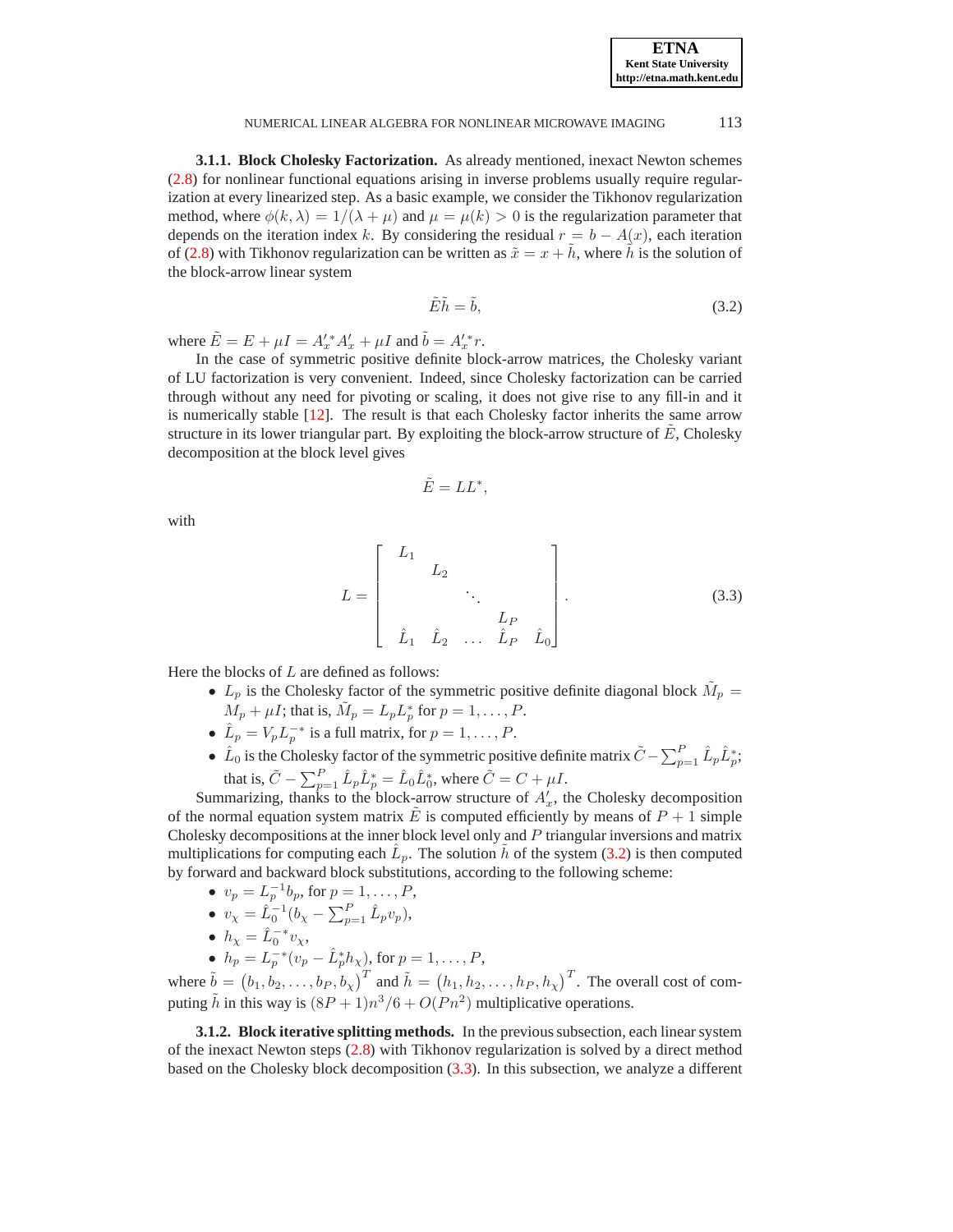approach based on iterative methods, which are often preferred in inverse problems thanks to their good regularization capabilities.

By considering again the linear system  $\tilde{E} \tilde{h} = \tilde{b}$  of [\(3.2\)](#page-8-0), a block splitting decomposition of  $\hat{E}$  gives rise to an effective iterative method whose numerical complexity per iteration is linear with the number of blocks. In particular, starting from an initial guess  $\hat{h}^{(0)}$ , due again to the block-arrow structure, each iteration of the simple Jacobi [\(3.4\)](#page-9-0) and the Gauss-Seidel [\(3.5\)](#page-9-1) block methods [\[12\]](#page-20-21) can be written as

<span id="page-9-0"></span>
$$
\begin{bmatrix}\n\tilde{M}_1 & & & & \\
& \tilde{M}_2 & & & \\
& & \ddots & & \\
& & & \tilde{M}_P & \\
& & & & \tilde{C}\n\end{bmatrix}\n\tilde{h}^{(t+1)} = \tilde{b} - \begin{bmatrix}\n& & & V_1 \\
& & & V_2 \\
& & & \vdots \\
& & & V_P \\
& & & V_P & 0\n\end{bmatrix}\n\tilde{h}^{(t)} \quad (3.4)
$$

and

<span id="page-9-1"></span>
$$
\begin{bmatrix}\n\tilde{M}_1 & & & & & \\
& \tilde{M}_2 & & & \\
& & \ddots & & \\
& & & \tilde{M}_P & \\
& & & & V_1^* & V_2^* & \dots & V_P^* & \tilde{C}\n\end{bmatrix}\n\tilde{h}^{(t+1)} = \tilde{b} - \begin{bmatrix}\nV_1 \\
& V_2 \\
& & \vdots \\
& & V_P \\
& & & 0\n\end{bmatrix}\n\tilde{h}^{(t)}, (3.5)
$$

respectively.

Let  $\tilde{b} = (b_1, b_2, \ldots, b_P, b_\chi)^T$  and  $\tilde{h} = (h_1, h_2, \ldots, h_P, h_\chi)^T$  denote again the block form of the right-hand side and of the solution of [\(3.2\)](#page-8-0), and partition the iterates  $\tilde{h}^{(t)}$  accordingly. Exploiting the simple inverse of triangular arrow (block) matrices, we can summarize the two splitting methods as follows:

<span id="page-9-2"></span>
$$
h_p^{(t+1)} = \tilde{M}_p^{-1} \left( b_p - V_p^* h_\chi^{(t)} \right), \tag{3.6}
$$

for  $p = 1, \ldots, P$ , and

<span id="page-9-3"></span>
$$
h_{\chi}^{(t+1)} = \tilde{C}^{-1} \left( b_{\chi} - \sum_{p=1}^{P} V_p^* q_p^{(t)} \right), \qquad (3.7)
$$

where  $q_p^{(t)} = h_p^{(t)}$  for the Jacobi iteration [\(3.4\)](#page-9-0) and  $q_p^{(t)} = h_p^{(t+1)}$  for the Gauss-Seidel iteration [\(3.5\)](#page-9-1).

Provided that  $V_p \neq 0$  for all p (otherwise we would obtain a further simplification by uncoupling some equations), it is straightforward to verify that block-arrow matrices are 2 cyclic and consistently ordered according to the classical definitions of Varga [\[27](#page-20-22)]; as an interesting consequence, the convergence rate of the block Gauss-Seidel method is twice the convergence rate of the block Jacobi one. Indeed, it can be proved that

$$
\rho(B_G) = (\rho(B_J))^2,
$$

<sup>−</sup><sup>1</sup>

where  $\rho(B_G)$  is the spectral radius of the Gauss-Seidel iteration matrix

$$
B_G = \begin{bmatrix} \tilde{M}_1 & & & & & \\ & \tilde{M}_2 & & & & \\ & & \ddots & & & \\ & & & \tilde{M}_P & \\ & & & & \tilde{C} \end{bmatrix}^{-1} \begin{bmatrix} & & & & & V_1 \\ & & & & & V_2 \\ & & & & & \vdots \\ & & & & & V_P \\ & & & & & V_P & \\ & & & & & V_P & 0 \end{bmatrix},
$$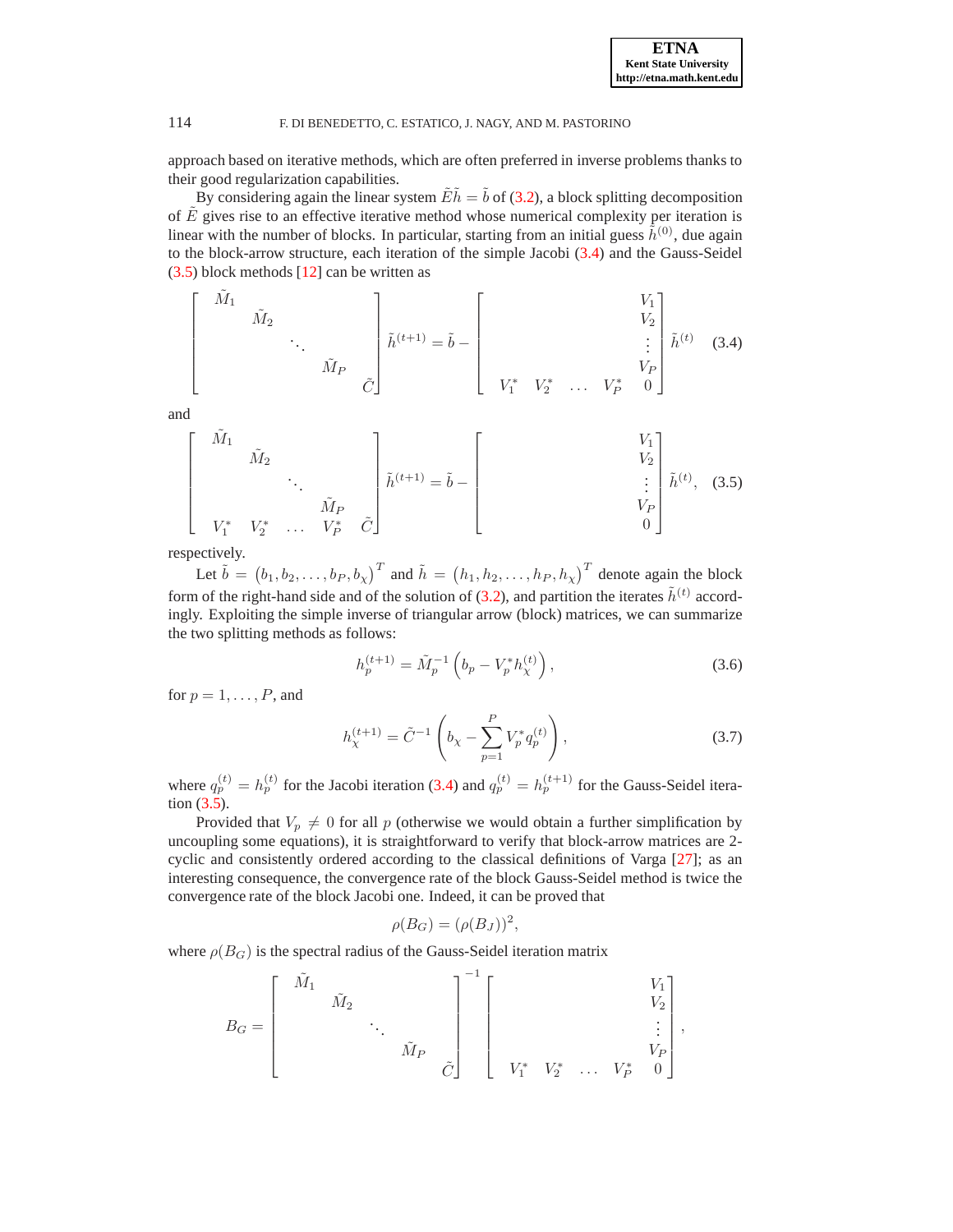#### NUMERICAL LINEAR ALGEBRA FOR NONLINEAR MICROWAVE IMAGING 115

and  $\rho(B_J)$  is the spectral radius of the Jacobi iteration matrix

|         | $M_1$ |                 |              |                       |             |  |                     |   |
|---------|-------|-----------------|--------------|-----------------------|-------------|--|---------------------|---|
|         |       | $\tilde{M}_2$   |              |                       |             |  |                     |   |
| $B_J =$ |       |                 |              |                       |             |  | ٠<br>$\bullet$<br>٠ | ٠ |
|         |       |                 |              | $\tilde{M}_P$ $V_P^*$ |             |  |                     |   |
|         |       | $V_1^*$ $V_2^*$ | $\sim 1.1$ . |                       | $\tilde{C}$ |  |                     |   |

On the other hand, the Jacobi method, although slower, can be implemented fully in parallel, where any one of the  $P+1$  block systems given by [\(3.6\)](#page-9-2) and [\(3.7\)](#page-9-3) can be solved independently on a different processor. The same trick for the Gauss-Seidel method would require about double the computation time, since the computation of [\(3.7\)](#page-9-3) must follow the computation of the P independent block systems [\(3.6\)](#page-9-2), for  $p = 1, \ldots, P$ .

Every step of such iterative methods involves the solution of the inner linear systems [\(3.6\)](#page-9-2) and [\(3.7\)](#page-9-3) at the block level only (notice that the matrix inverses are  $\tilde{M}_p^{-1}$ , for  $p = 1, \ldots, P$ , and  $\tilde{C}^{-1}$ , all of them  $n^2 \times n^2$  matrices), which can be solved either by inner direct or by inner iterative methods. In the latter case, the regularization capabilities of iterative methods can be very favorable, since early termination of the iterations leads to a regularized solution of the system. With this choice, it is possible to solve the (unregularized) system with coefficient matrix  $(3.1)$  instead of the Tikhonov regularized one  $(3.2)$ , since now regularization is enforced in the innermost iterative method. In particular, as we will see in the next subsection, this is the choice we adopt in the proposed solution method and use for the numerical tests.

<span id="page-10-3"></span>**3.2. A three-level inexact-Newton Method.** The inexact-Newton algorithm we propose is an iterative regularizing method for nonlinear equations, where each linearized step is regularized by means of an iterative regularization scheme based on a block splitting. The method is useful for all the nonlinear functional equations whose linearization leads to block matrices, as is the case for our model  $(2.6)$  with linearization  $(2.9)$ .

The method can be introduced as follows, where, for the sake of simplicity, we explicitly refer to the model [\(2.6\)](#page-3-2).

- 1. Set  $k = 0$ . Choose the initial guess  $x_0 = (u_{1,0}, \dots, u_{P,0}, \chi_0)$ , where:
	- $\chi_0$  is an approximation of the target distribution  $\chi$ . If no information is available, set  $\chi_0 = 0$ .
	- $u_{p,0} = u_p^i$ , for  $p = 1, ..., P$  (notice that the initial guess of the unknown total fields are simply initialized to be the known incident field; this is the basic choice of the widely used first order Born approximation scheme for inverse scattering [\[7](#page-20-1)]).
- <span id="page-10-1"></span>2. Linearize equation [\(2.6\)](#page-3-2) at the point  $x_k = (u_{1,k}, \ldots, u_{P,k}, \chi_k)$  by means of the Fréchet derivative  $A'_{x_k}$  of the operator A, as shown in [\(2.9\)](#page-5-0), obtaining the Gauss-Newton linear equation

<span id="page-10-0"></span>
$$
A'_{x_k} A'_{x_k} h_k = A'_{x_k} (b - A(x_k)), \tag{3.8}
$$

where  $h_k = (h_{k,1}, \ldots, h_{k,P}, h_{k,\chi})$  and  $A'^*_{x_k}(b - A(x_k)) = (b_{k,1}, \ldots, b_{k,P}, b_{k,\chi})$ .

- 3. Consider the block splitting methods [\(3.4\)](#page-9-0) or [\(3.5\)](#page-9-1) without Tikhonov regularization (i.e., with  $\mu = 0$ ) for the solution of equation [\(3.8\)](#page-10-0).
	- Set  $\widetilde{h}_{k,p}^{(0)} = 0$  and  $\widetilde{h}_{k,\chi}^{(0)} = 0$ . For  $t = 0, 1, 2, ..., T(k)$ :
	- *(i)* Compute a regularized solution  $\widetilde{h}_{k,p}^{(t+1)}$ ,  $p = 1, \ldots, P$ , of the first P diagonal system blocks

<span id="page-10-2"></span>
$$
M_p h_{k,p}^{(t+1)} = b_{k,p} - V_p^* \widetilde{h}_{k,\chi}^{(t)}
$$
\n(3.9)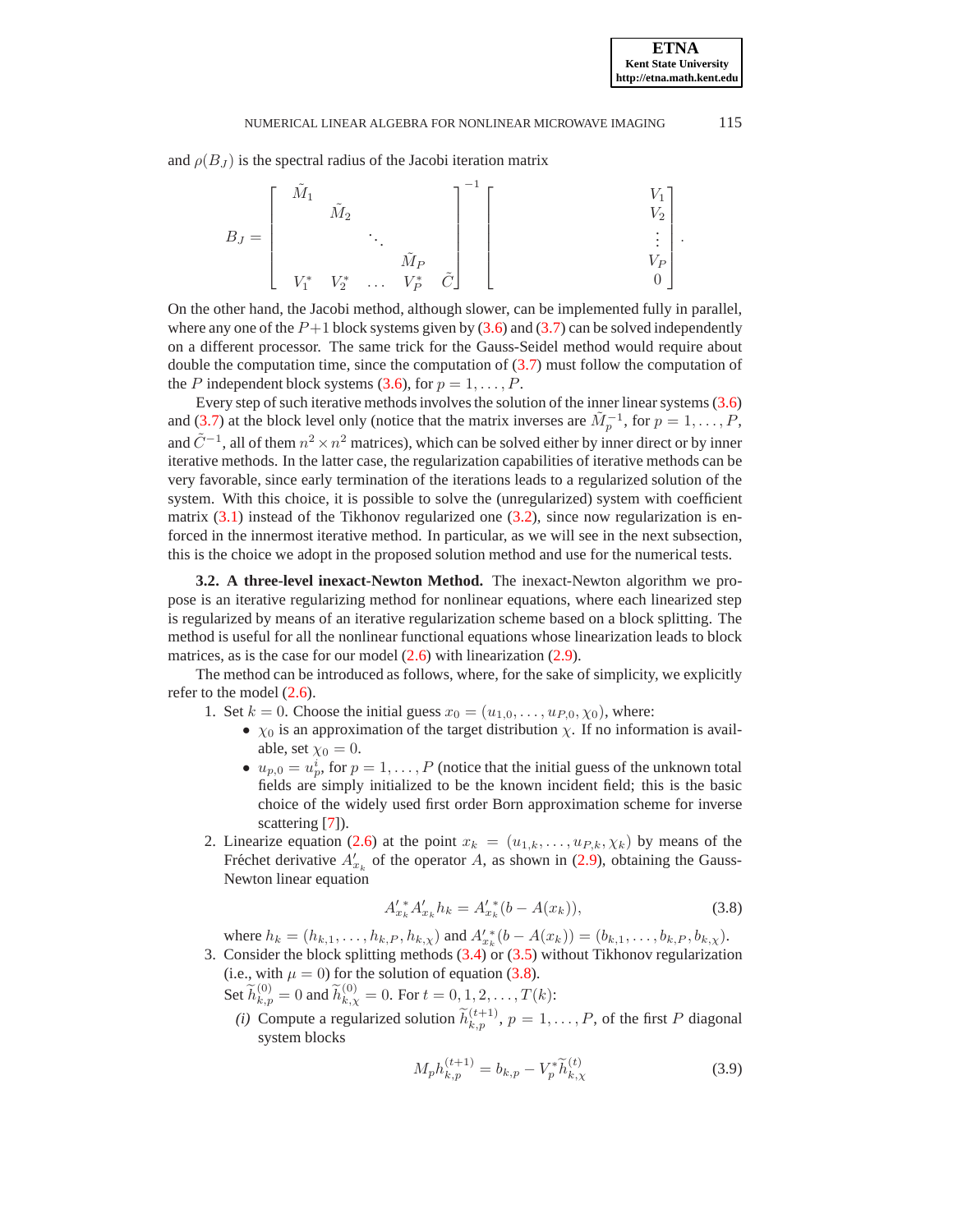by means of a fixed number  $K_1 = K_1(k, t, p)$  of iterations of the Landweber regularization iterative method for linear systems (or another iterative regularization method). For the Landweber method applied to the pth equation, setting  $f_0 = 0$ , we have

<span id="page-11-1"></span>
$$
f_{s+1} = f_s + \tau M_p^*(b_{k,p} - V_p^* \tilde{h}_{k,\chi}^{(t)} - M_p f_s), \tag{3.10}
$$

where  $\tau = 1/||M_p||_2$  is a fixed convergence parameter, chosen according to the discussion of Section [2.2,](#page-3-3) and  $M_p$  is the system matrix. Hence, the regularized solution is  $\widetilde{h}_{k,p}^{(t+1)} = f_{K_1}$ .

*(ii)* Compute a regularized solution  $\widetilde{h}_{k,\chi}^{(t+1)}$  of the last row system block

<span id="page-11-0"></span>
$$
Ch_{k,\chi}^{(t+1)} = b_{k,\chi} - \sum_{p=1}^{P} V_p^* q_{k,p}^{(t)},
$$
\n(3.11)

where  $q_{k,p}^{(t)} = \widetilde{h}_{k,p}^{(t)}$  for the Jacobi iteration [\(3.4\)](#page-9-0) and  $q_{k,p}^{(t)} = \widetilde{h}_{k,p}^{(t+1)}$  for the Gauss-Seidel iteration [\(3.5\)](#page-9-1), by means of a fixed number  $K_2 = K_2(k, t, \chi)$ of iterations of the Landweber iterative regularization method for linear systems (or another iterative regularization method). For the Landweber method, setting  $f_0 = 0$ , we have

<span id="page-11-2"></span>
$$
f_{s+1} = f_s + \tau C^*(b_{k,\chi} - \sum_{p=1}^P V_p^* q_{k,p}^{(t)} - C f_s),
$$
 (3.12)

where  $\tau = 1/||C||_2$  is a fixed convergence parameter, chosen again accord-ing to the discussion of Section [2.2,](#page-3-3) being  $C$  the system matrix. Hence, the regularized solution is  $\widetilde{h}_{k,\chi}^{(t+1)} = f_{K_2}$ .

4. Setting  $\widetilde{h}_k = \left(\widetilde{h}_{k,1}^{(T(k)+1)}\right)$  $\left(\begin{matrix} (T(k)+1) \\ k,1 \end{matrix}\right), \ldots, \widetilde{h}_{k,P}^{(T(k)+1)}, \widetilde{h}_{k,\chi}^{(T(k)+1)}\right)$ , update the solution by

$$
x_{k+1} = x_k + h_k. \t\t(3.13)
$$

5. Check a stopping rule for  $x_{k+1}$ : if it is satisfied, terminate; otherwise set  $k \leftarrow k+1$ and go to step [2.](#page-10-1)

The proposed algorithm can be summarized as a three-level iterative method:

- Level I. The outer level of iterations is related to the Gauss-Newton method [\(3.8\)](#page-10-0), and the iterations are related to the index  $k$ . The stopping rule can be the discrepancy principle [\[23](#page-20-14)], based on the knowledge of the amount of noise in the data.
- Level II. The first inner level of iterations is related to the block splitting, either [\(3.4\)](#page-9-0) or [\(3.5\)](#page-9-1), and the iterations are related to the index t as shown by  $(3.9)$  and  $(3.11)$ . A suitable number of iterations  $T(k)$  can be estimated by means of preliminary numerical tests and then fixed.
- Level III. The second and nested inner level of iterations is related to the computation of (small) numbers  $K_1$  and  $K_2$  of steps of an iterative regularization method, such as Landweber, for each system block [\(3.9\)](#page-10-2) and [\(3.11\)](#page-11-0) of *(i)* and *(ii)*. These iterations are related to the index k as shown by  $(3.10)$  and  $(3.12)$ , and the values  $K_1$  and  $K<sub>2</sub>$  can be estimated by numerical tests. We notice that, usually, these numbers are small since, due to the severe ill-posedness of the problem, the regularization effects of the inner iterative method have to be high.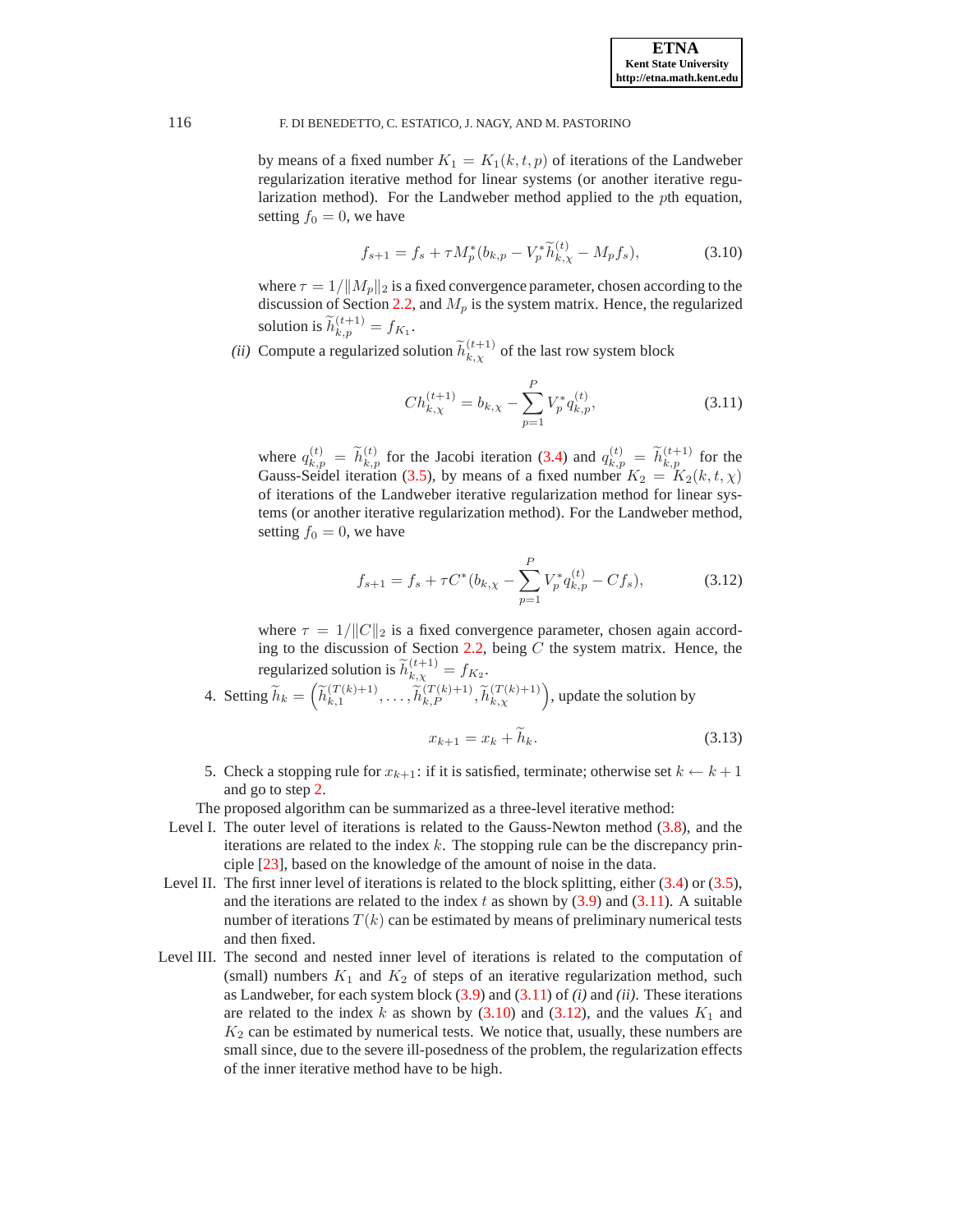The overall cost of each outer iteration is  $T(k) + 1$  times the operations required by the following  $n \times n$  matrix-vector products:

- 2 products involving each  $V_p$ , for  $p = 1, \ldots, P$ ;
- 2 $K_1$  products involving each  $M_p$ , for  $p = 1, \ldots, P$ ;
- 2 $K_1$  products involving C.

A comparison with the computational cost of the Cholesky direct method of Section [3.1.1](#page-8-2) shows that the iterative approach is cheaper when  $T(k)$  and  $K_1$  are small compared to n. Of course, the inner structure of the blocks can be helpful to save further computations; this issue will be discussed in Section [3.3.](#page-12-0)

It is interesting to notice that some other approaches appearing in the literature [\[23\]](#page-20-14) correspond to a very simplified choice of the parameters of the above scheme. More precisely, the two-level Gauss-Newton method with Landweber inner regularization described in [\[4](#page-20-17)] is equivalent to the three-level scheme obtained by setting  $K_1 = K_2 = 1$ .

<span id="page-12-0"></span>**3.3. Exploiting the inner structure of the Fréchet derivative.** As already noted,  $A'_x$ is a sparse and block structured matrix. Moreover, every block of  $A'_x$  is given by the discretization of a particular linear operator of the type  $B h(r) = \int_{\Omega} s(r, \tilde{r}) h(\tilde{r}) d\tilde{r}$ , where the integral kernel  $s$  is known and is given by the product of the shift invariant kernel  $G$  times a fixed function (either  $\chi$  or  $u^p$ ,  $p = 1, ..., P$ ). If each observation domain  $\Omega_p^{(M)}$  were equal to the rectangular  $n \times n$  investigation domain  $\Omega$ , then the discretization of all of these integrals would lead to Toeplitz-times-diagonal blocks, whose matrix-vector products cost  $O(n^2 \log n)$  by using a fast trigonometric transform, such as the classical FFT (or, better, a different trigonometric transform related to a particular choice of the boundary conditions, such as reflective or antireflective  $[25]$ ). Unfortunately this does not happen in real applications, since  $\Omega_p^{(M)}$  is disjoint (and far) from  $\Omega$ . Then, although the  $n^2 \times n^2$  blocks  $A_\chi$  and  $A_{u,p}, p = 1, \ldots, P$ , of  $A'_x$  are always Toeplitz-times-diagonal so that the 2D FFT can be used for the related matrix-vector product, in real applications each  $m \times n^2$  block  $A_{\chi,p}^{(M)}$  and  $A_{u,p}^{(M)}$ ,  $p = 1, \ldots, P$ , is a small lower rank extracted matrix (that is, a principal submatrix [\[24](#page-20-24)]) of a full Toeplitz-times-diagonal matrix. If we consider a larger rectangular discretized  $q \times q$ domain  $\Omega_{ext}$  which contains both the  $n \times n$  investigation domain  $\Omega$  and all the m detectors of each observation domain  $\Omega_p^{(M)}$ ,  $p = 1, \ldots, P$ , then every block  $A_{\chi,p}^{(M)}$  can be embedded in a larger  $q^2 \times q^2$  Toeplitz-times-diagonal matrix  $Q_{\chi}$ , which is associated with the integral operator

$$
Q_{\chi}h(r) = \int_{\Omega_{ext}} G(r,\tilde{r}) h(\tilde{r}) \chi(\tilde{r}) d\tilde{r}
$$

for any  $r \in \Omega_{ext}$ . In this way, it is possible to factorize  $A_{\chi,p}^{(M)}$  as

$$
A_{\chi,p}^{(M)} = R_p^{(M)} Q_\chi T,
$$

where the matrix  $R_p^{(M)}$  is a  $m \times q^2$  restriction matrix from  $\Omega_{ext}$  to  $\Omega_p^{(M)}$  and the matrix T is a  $q^2 \times n^2$  canonical injection from  $\Omega$  to  $\Omega_{ext}$  (similarly for  $A_{u,p}^{(M)}$ ). According to this trick, the matrix-vector product for any block  $A_{\chi,p}^{(M)}$  and  $A_{u,p}^{(M)}$  costs  $O(q^2 \log q)$  instead of  $O(mn^2)$ .

In practice, the appropriate computation procedure for all the  $A_{\chi,p}^{(M)}$  and  $A_{u,p}^{(M)}$  matrixvector products depends on both *(i)* the number and the position of the detectors of  $\Omega_p^{(M)}$ and *(ii)* the dimension and the discretization step of  $\Omega$ . Suppose, for example, that  $\Omega_{ext}$  is k times larger than  $\Omega$ , so that  $q = kn$ , and assume that a  $q \times q$  2D FFT requires  $8q^2 \log q$ multiplications; see [\[28](#page-20-25)] for the 1-D FFT. Then the matrix-vector product with  $Q<sub>x</sub>$  is cheaper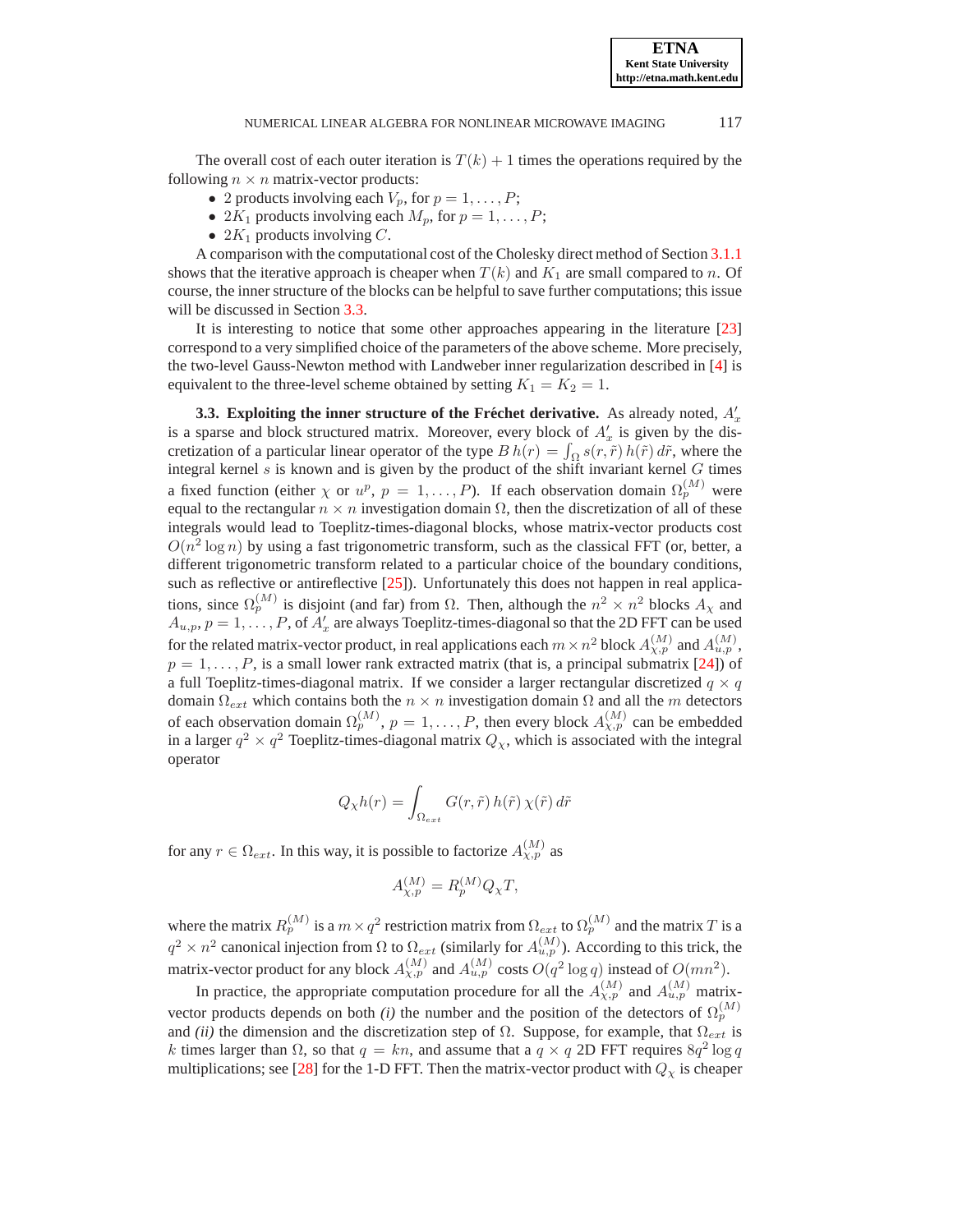than the matrix-vector product with  $A_{\chi,p}^{(M)}$  when  $3 \cdot 8 \cdot k^2 n^2 (\log(k) + \log(n)) < mn^2$  (the factor 3 is given by the fact that a matrix product involves two forward FFTs and one inverse FFT, and we ignore the contribution of the  $n^2$  pointwise matrix product). That is, the approach using  $Q_{\chi}$  is cheaper when

$$
24k^2(\log(k) + \log(n)) < m.
$$

In real applications, the number  $m$  of detectors is about two to three hundred, and so the FFT is not useful for small k and small discretization parameters n. In the simplified case where the detectors are equispaced on the perimeter of the rectangular domain  $\Omega_{ext}$ , with the same step size of  $\Omega$ , we have that  $m = 4kn$ , so that the previous inequality becomes

$$
6k(\log(k) + \log(n)) < n.
$$

In this case, with  $n = 1024$ , the matrix-vector products using 2D FFTs is better for  $k < 13$ ; with  $n = 256$ , for  $k < 5$ ; and with  $n = 35$ , as in our numerical tests, for  $k < 2$ . This shows that, at least in our configuration where the investigation domain is much smaller and far from the measurement one, the FFT does not reduce the computational complexity of matrix-vector products for all the blocks  $A_{\chi,p}^{(M)}$  and  $A_{u,p}^{(M)}$ ,  $p = 1, \ldots, P$ .

We mention that a similar idea of embedding the discretization points of a general domain into a larger rectangular domain in order to obtain a (block) Toeplitz matrix was also used in [\[26\]](#page-20-26) to describe the spectral properties of a class of structured matrices; the related information also could be important for tuning appropriate regularizing methods.

<span id="page-13-1"></span>**3.4. Post-processing enhancement by super-resolution techniques.** A significant difficulty in microwave imaging is that the reconstructed images have fairly low resolution. To obtain higher resolution images we consider a post processing technique called *superresolution*, which is essentially an example of data fusion; see, for example, [\[3,](#page-20-4) [6,](#page-20-5) [11,](#page-20-7) [21](#page-20-10)]. The aim is to reconstruct a high resolution image from a set of known low resolution images, each shifted by subpixel displacements. In our application we reconstruct  $r$  images, each reconstructed independently by shifting slightly the microwave tomographic apparatus. Let  $\chi_1, \chi_2, \ldots, \chi_r$  be the reconstructed low resolution images (e.g., using the previously described three-level inexact Newton method). It is assumed that each low resolution image is shifted by subpixel displacements from a particular reference image. These subpixel displacements suggest that each low resolution image contains different information about the same object. The aim is to fuse this different information into one high resolution image. To describe the mathematical model of super-resolution, we assume each low resolution image can be represented as

$$
\chi_j = DS(y_j)\chi + \eta_j, \quad j = 1, \dots, r,
$$

where  $\eta_j$  is additive noise, D is a decimation matrix that transforms a high resolution image into a low resolution image, and  $S$  is a sparse matrix that performs a geometric distortion (e.g., shift) of the high resolution image,  $\chi$ . The geometric distortion, and hence S, is defined by the parameter vector  $y_j$ . The reconstruction problem amounts to computing  $\chi$  from the inverse problem

<span id="page-13-0"></span>
$$
\begin{bmatrix} \chi_1 \\ \chi_2 \\ \vdots \\ \chi_r \end{bmatrix} = \begin{bmatrix} DS(y_1) \\ DS(y_2) \\ \vdots \\ DS(y_r) \end{bmatrix} \chi + \begin{bmatrix} \eta_1 \\ \eta_2 \\ \vdots \\ \eta_r \end{bmatrix} . \tag{3.14}
$$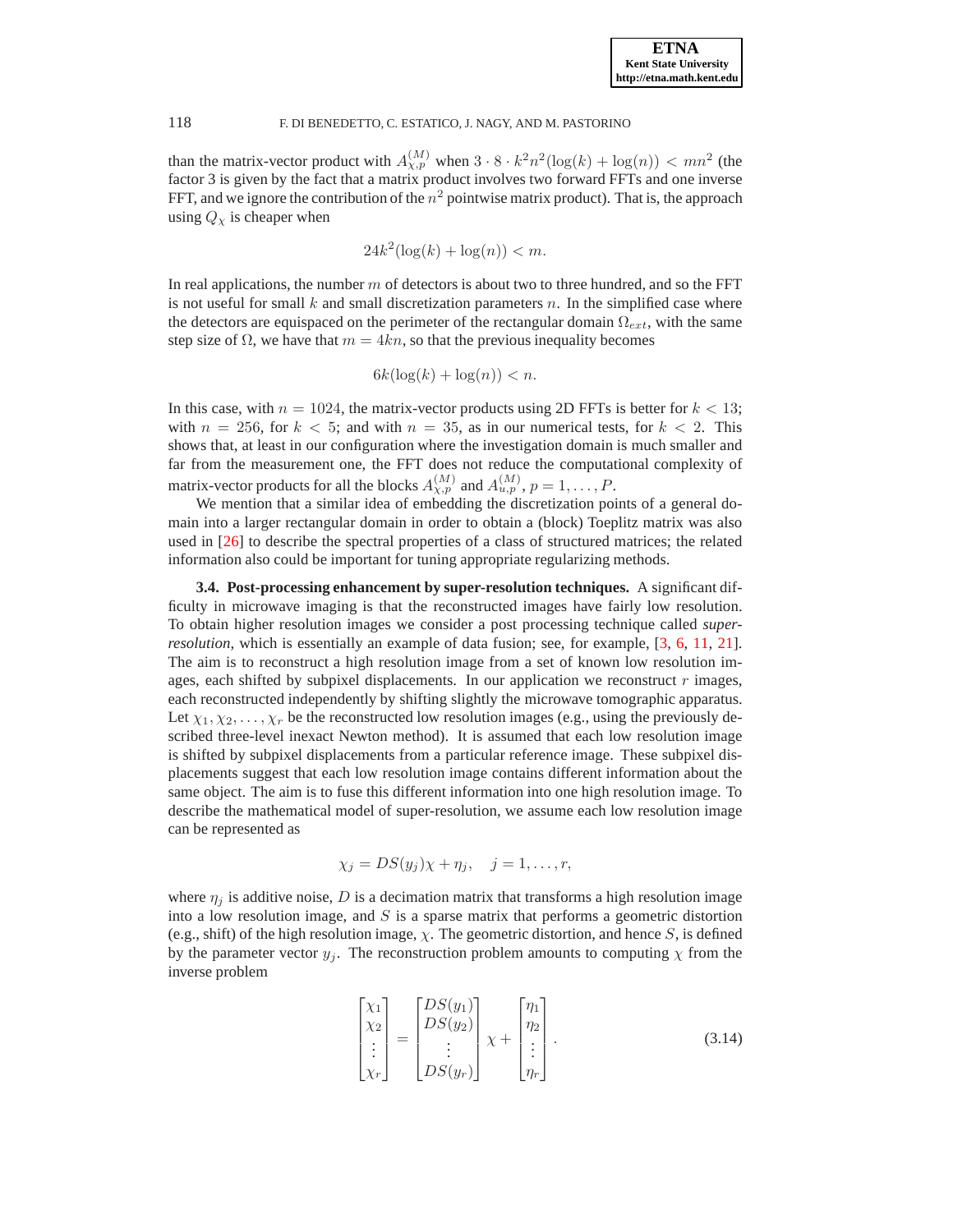**ETNA Kent State University http://etna.math.kent.edu**

#### NUMERICAL LINEAR ALGEBRA FOR NONLINEAR MICROWAVE IMAGING 119

Note that if we assume that each of the low resolution images are shifted horizontally and vertically, then each  $y_i$  contains only two values (the horizontal and vertical displacements). If we want to consider more complicated movements (such as rotation), then each  $y_i$  might contain up to six values that define general linear affine transformations. In either case, clearly there are significantly fewer parameters defining  $y_1, \ldots, y_r$  than the number of pixel values defining  $\chi$ .

In many cases, the parameters  $y_j$  can be accurately determined from the imaging system; that is, the subpixel shifts can be measured during a calibration process. In this case, equation [\(3.14\)](#page-13-0) is a linear inverse problem, and standard techniques such as conjugate gradients with Tikhonov regularization can be used to compute an approximation of  $\chi$ . However, if the parameter vector  $y_i$  is not known, then an optimization scheme must be used to jointly estimate  $\chi$  and  $y_j$ . In this case, since there are relatively few parameters defining  $y_j$ , an efficient separable nonlinear least squares approach can be used; see [\[6\]](#page-20-5).

<span id="page-14-0"></span>**4. Numerical Experiments.** In this section, a first implementation of the proposed method has been developed and tested on two different scatterers to provide some numerical results. A set of low resolution reconstructions related to the microwave imaging model [\(2.6\)](#page-3-2) in a tomographic configuration are computed by the algorithm of Section [3.2](#page-10-3) on several data sets related to subpixel linear shifts of the apparatus. After that, the super-resolution enhancement technique of Section [3.4](#page-13-1) is applied in order to improve the accuracy.



<span id="page-14-1"></span>FIGURE 4.1. *Microwave tomographic apparatus*

The tomographic arrangement is shown in Figure [4.1](#page-14-1) and can be summarized as follows:

- the scattering object under test is contained in a square investigation area  $\Omega$  centered at the origin, whose edge is 1m (meter) for the first test, 0.8m for the second one, and the (low resolution) discretization size is  $n \times n = 31 \times 31$ ;
- there are  $m = 241$  receiving antennas equispaced on an arc of  $\frac{4\pi}{3}$  radians belonging to a circumference centered at the origin, whose diameter is 3.34m;
- the number of rotations of the whole tomographic apparatus is  $R = 8$ , each one equispaced by  $\frac{\pi}{4}$  radians;
- for each rotation, the scattering object is illuminated by a single incident plane microwave, i.e.  $F = 1$ , with a frequency of 0.3 GHz (wavelength 10<sup>-3</sup>m) for the first test and 0.8 GHz (wavelength  $2.6 \cdot 10^{-3}$ m) for the second one.

With this setting, for the jth rotation, the ith receiver is placed at the position ( $\rho$ ,  $\theta$ ) =  $(1.67, (j-1)\frac{\pi}{4} + \frac{\pi}{3} + \frac{i-1}{m-1} \frac{4\pi}{3})$ , in polar coordinates, for  $i = 1, ..., m$  and  $j = 1, ..., R$ .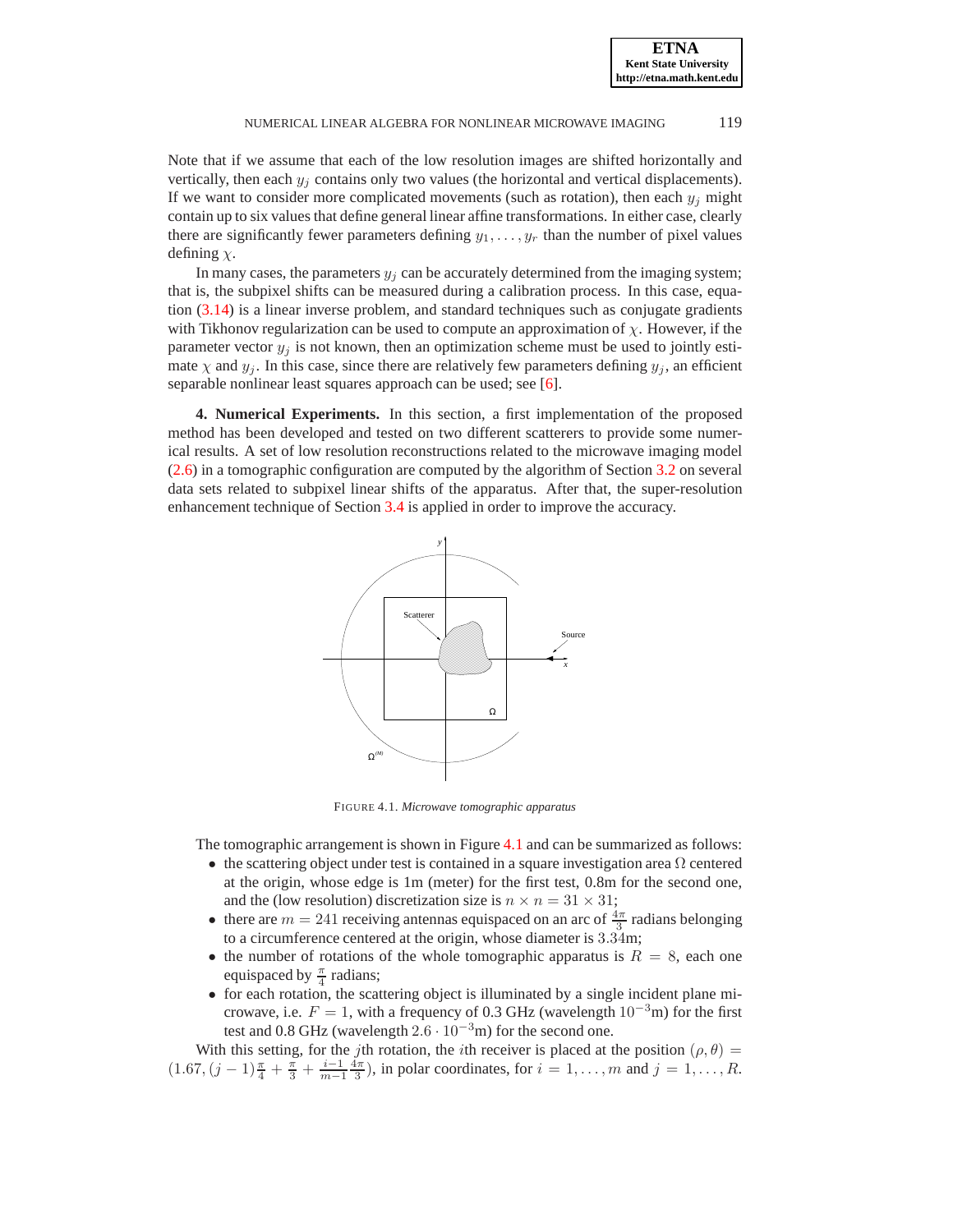The total field  $u$  measured by the receiving antennas is characterized by a signal-to-noise ratio (SNR) of 25 dB; that is, the relative noise on the measured scattered fields is about 0.6%.

In this first implementation of the proposed three-level algorithm, we use the block Jacobi splitting [\(3.4\)](#page-9-0) and the Landweber method for the innermost block level, as shown by the schemes  $(3.10)$  and  $(3.12)$ . It is important to remark that for all the simulations the whole algorithm is initialized by an empty scene, i.e., for the initial guess  $x_0 = (u_{1,0}, \dots, u_{P,0}, \chi_0)$ we simply set  $\chi_0 = 0$  (as if no scatter were involved) and  $u_{p,0} = u_p^i$ ,  $p = 1, \ldots, P$  (as if no scattered field were produced). In this way, in our tests no *a priori* information is used and needed.

The three-level algorithm requires the choice of *(i)* the number of outer Newton iterations related to the index k of [\(3.8\)](#page-10-0), *(ii)* the number  $T(k)$  of block splitting iterations, related to the index t of [\(3.9\)](#page-10-2) and [\(3.11\)](#page-11-0), for any Newton iteration k, and *(iii)* the numbers  $K_1(k, t, p)$ and  $K_2(k, t, \chi)$  of Landweber iterations respectively related to the index s of Landweber iterations [\(3.10\)](#page-11-1) and [\(3.12\)](#page-11-2), for any Newton iteration k, any splitting iteration t, and any incident wave p.

In real applications, the outer Newton iterations  $(3.8)$  can be stopped by means of a discrepancy principle rule very similar to the classical one used for linear inverse problems [\[2](#page-20-27)]. That is, the iteration is terminated as soon as  $||A(x_k) - b|| \leq \tau \eta$ , where  $\tau > 1$  is an experimentally estimated small constant and  $\eta$  is an estimate of the noise in the data b; see [\[23\]](#page-20-14) for details about the discrepancy principle for nonlinear inverse problems. In these preliminary tests with simulated data, we stop the Newton method after 30 iterations, a number that was chosen experimentally by comparing the output of several different tests. The number of block Jacobi iterations  $T(k)$  is fixed equal to 10, and the number of inner Landweber iterations is  $K_1(k, t, p) = K_2(k, t, \chi) = 1$ .

For the computation of the right-hand side of [\(3.8\)](#page-10-0), the investigation domain  $\Omega$  is partitioned into  $35 \times 35$  square subdomains, and the forward operator A is computed by applying the method of moments with pulse-basis functions and point matching to every instance of the equations  $(2.2)$  and  $(2.3)$ , as explained at the end of Section [2.2.](#page-3-3)

After the restorations provided by the three-level algorithm, the super-resolution technique has been applied. The super-resolution leads to a large-scale ill-posed linear problem which requires a regularization algorithm. In our implementation, this linear problem is solved by a small number of projected Landweber iterations [\[5](#page-20-15)], starting with an initial guess which is the low resolution restoration in the basic center position. Specifically, five low resolution (LR) images from the three-level algorithm for microwave inverse scattering are the input data that allow us to retrieve the one high resolution (HR) output image. The five LR images are the reference image at the center of the coordinates and the four images shifted by  $1/3$  of a pixel respectively to the right, to the left, to the top, and to the bottom. With this enhancement technique, we obtain  $62 \times 62$  images from  $31 \times 31$  microwave restorations, with a reduction of the restoration error which is often larger than 10%.

The relative restoration error of the output image  $\chi$  of the scatterer is evaluated by computing  $\|\tilde{\chi} - \chi\|_F / \|\tilde{\chi}\|_F$  where  $\tilde{\chi}$  is the known true configuration of the scatterer, and  $\|\cdot\|_F$ is the Frobenius norm of matrices. In the figures, the plots show the values of the relative refractive index  $\epsilon(r)/\epsilon_b = \chi(r) + 1$ , as described in Section [2.1.](#page-1-1)

**Test 1.** The first test concerns the reconstruction of a homogeneous scatterer satisfying the hypotheses of Section [2,](#page-1-0) whose shape is similar to the digit "eight" and is shown in Figure [4.2](#page-16-0) (top left). The boundary of the scatterer has the parametric form given by formulas

$$
x(t) = \sqrt{\cos^2(t) + 8\sin^2(t)}\cos(t)/6.6 \quad \text{and} \quad y(t) = \sqrt{\cos^2(t) + 8\sin^2(t)}\sin(t)/6.6,
$$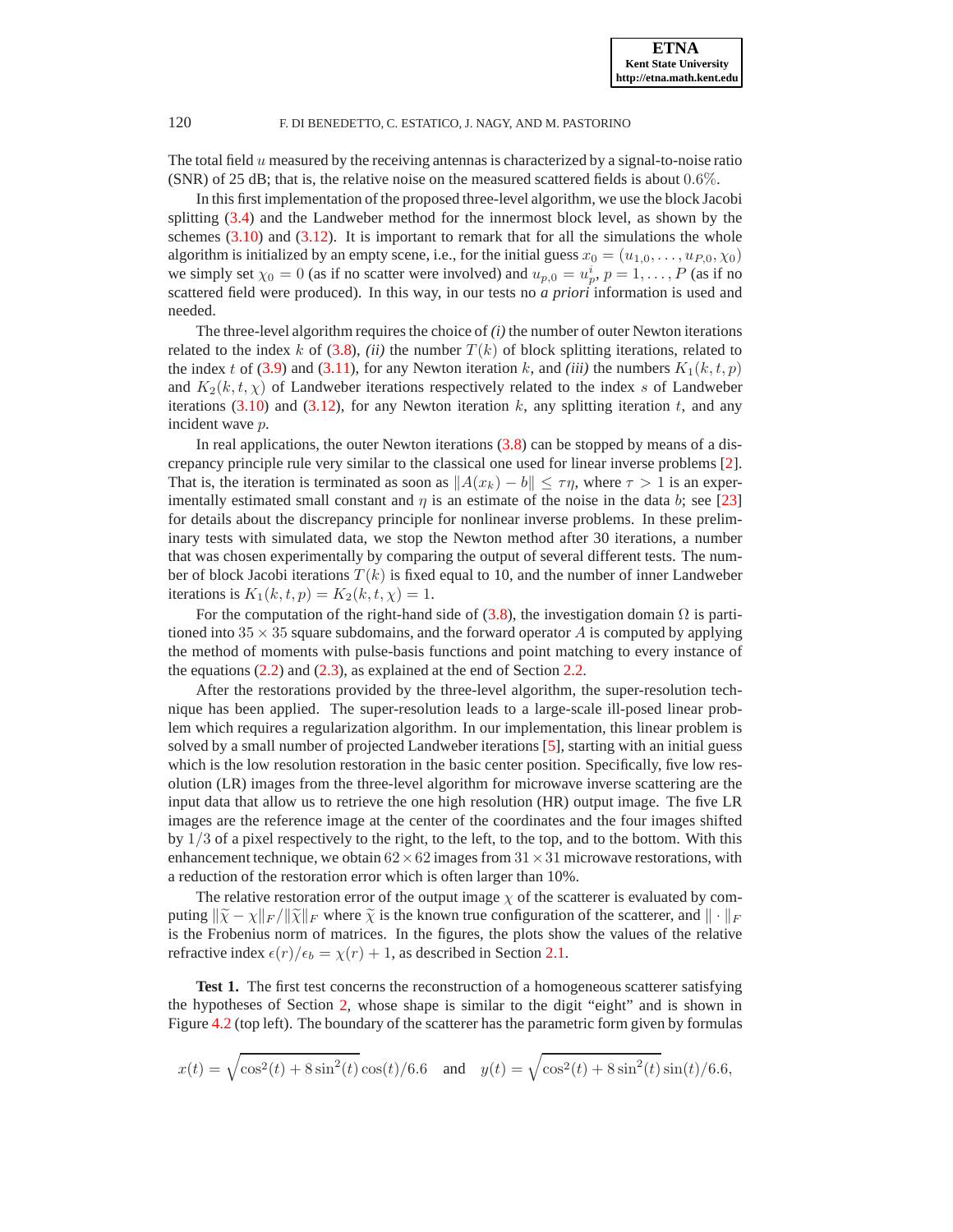



<span id="page-16-0"></span>FIGURE 4.2. *Test 1 – True object and best reconstructions.*

with  $t \in [0, 2\pi]$ , and with a 1m square investigation domain. The contrast function  $\tilde{\chi}$  of the scatterer is constant and equal to 0.3. The LR reference image of the contrast function is shown in Figure [4.2](#page-16-0) (top right); some HR reconstructed distributions of the contrast function are reported in Figure [4.2](#page-16-0) (second and third row) for different values of the convergence parameter  $\tau$  of the projected Landweber method used in the super-resolution step (recall the discussion of the role of  $\tau$  in Section [2.2\)](#page-3-3). For each HR image, we show the number of projected Landweber iterations and the improvement between the LR and HR restorations, that is, the difference between the relative restoration error of the LR image and the relative restoration error of the HR image.

Figure [4.3](#page-17-0) shows the pointwise difference between the true and the reconstructed objects.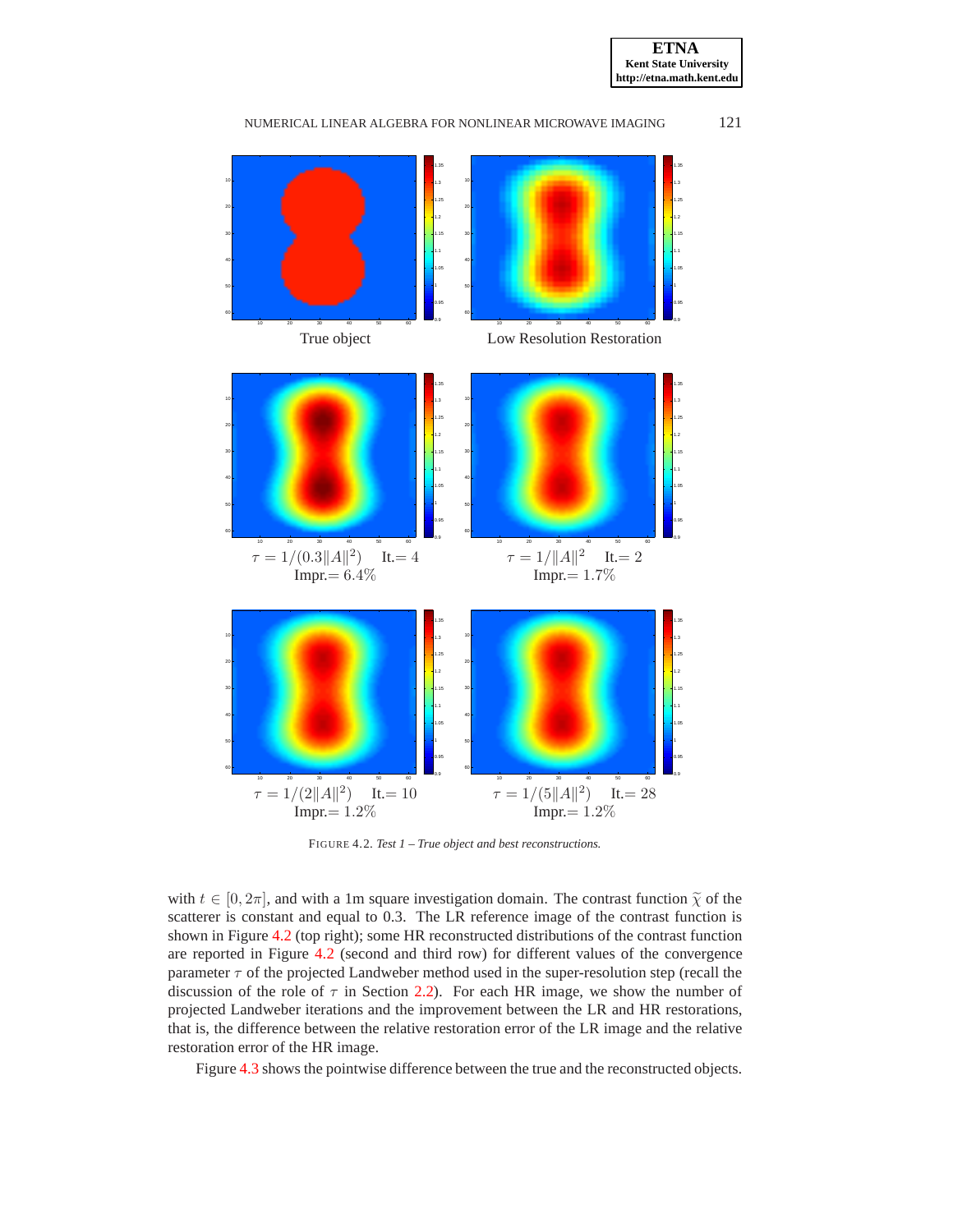

<span id="page-17-0"></span>FIGURE 4.3. *Test 1 – Absolute restoration errors.*



<span id="page-17-1"></span>FIGURE 4.4. *Test 1 – Super-resolution convergence history.*

These restoration error results show that the localization of the object and the reconstruction of the permittivity are good, although the edges are smoothed due to the regularization effects of the algorithm.

The convergence history of the projected Landweber method for the super-resolution technique, illustrated by a plot of the relative restoration error versus the iteration number, is shown in Figure [4.4.](#page-17-1)

**Test 2.** The second simulation is related to a circular homogeneous annulus centered at the origin, with external diameter of 0.4m and internal diameter of 0.2m, and two smaller homogeneous disks with diameter of 0.1m centered at (−0.25m, 0.25m) and (0.25m, 0.25m), where the size of the square investigation domain is 0.8m. This configuration with a hole can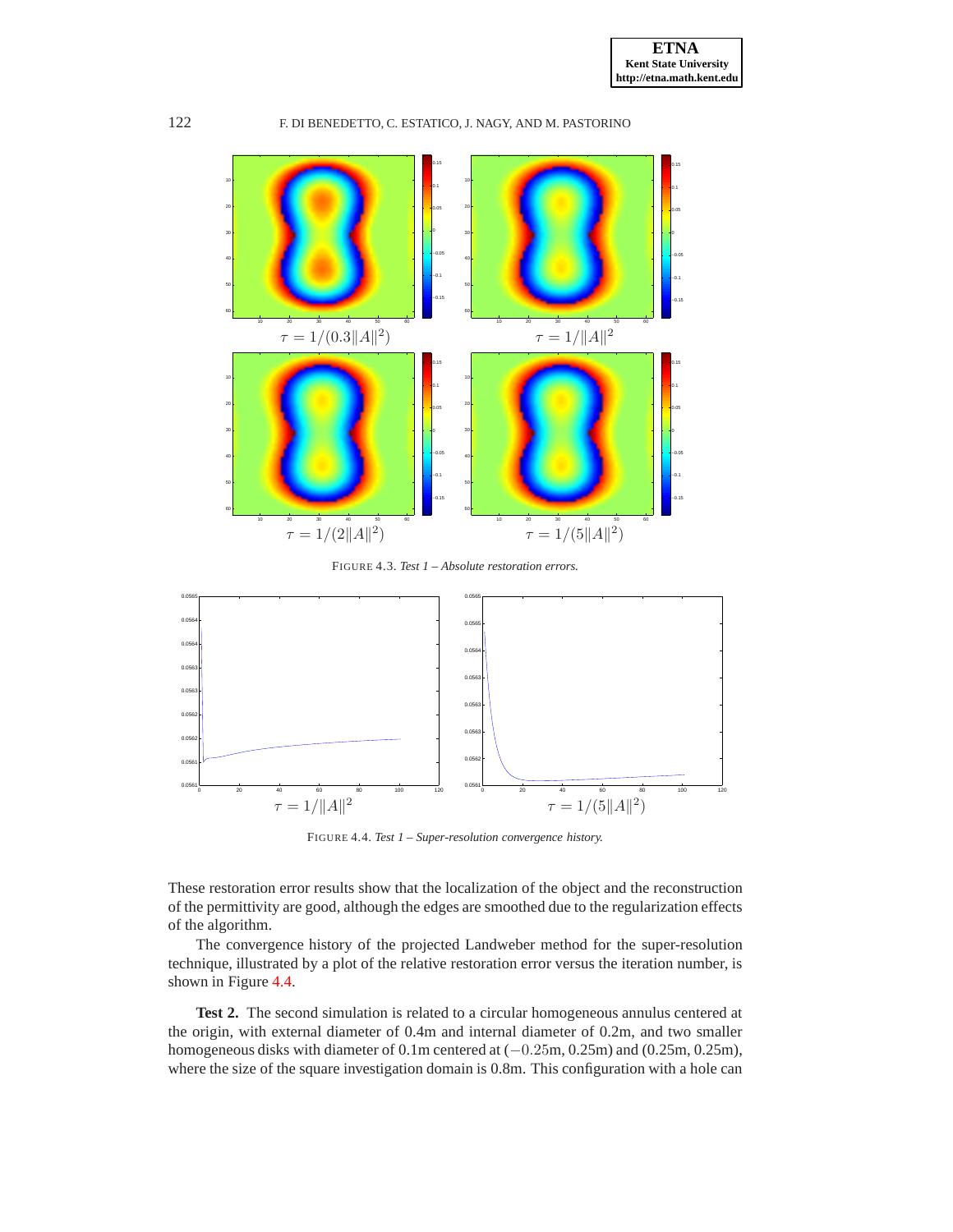



NUMERICAL LINEAR ALGEBRA FOR NONLINEAR MICROWAVE IMAGING 123

<span id="page-18-0"></span>FIGURE 4.5. *Test 2 – True object and best reconstructions.*

be of interest for nondestructive evaluation purposes in civil engineering.

The contrast function  $\tilde{\chi}$  of the scatterer is constant and equal to 0.3. As in Test 1, the LR reference image of the contrast function is shown in Figure [4.5](#page-18-0) (top right) and some HR reconstructed distributions of the contrast function are reported in Figure [4.5](#page-18-0) (second and third row) for different values of the convergence parameter  $\tau$  of the projected Landweber method used in the super-resolution step. Figure [4.6](#page-19-0) shows the pointwise restoration errors, and the convergence history for the super-resolution technique is shown in Figure [4.7.](#page-19-1)

For small values of  $\tau$ , the convergence is slow and more regular (see the images on the third row of Figure [4.5\)](#page-18-0); whereas for larger values of  $\tau$ , the convergence is faster and the restorations are better, but it is much more difficult to stop the Landweber iteration for the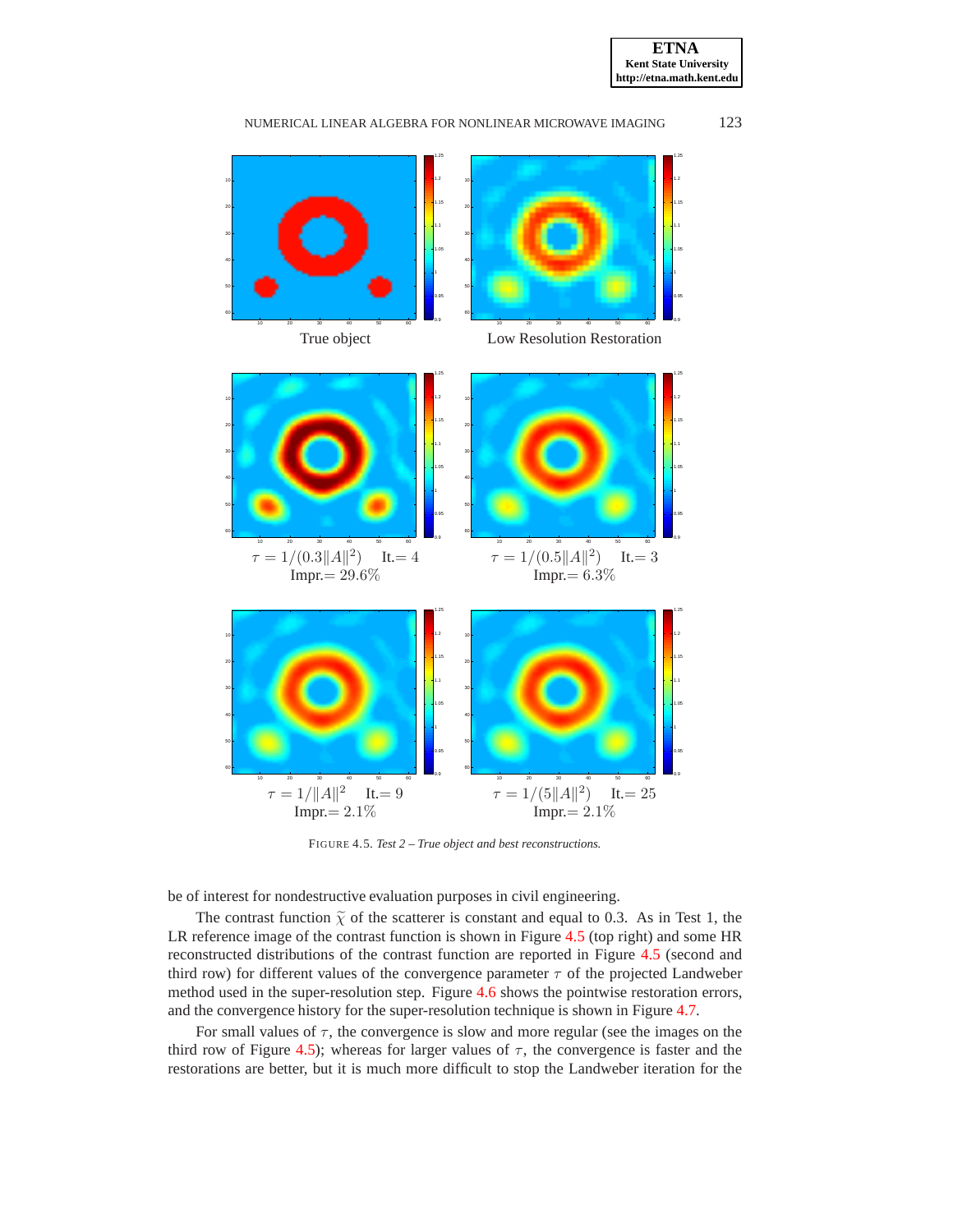

<span id="page-19-0"></span>FIGURE 4.6. *Test 2 – Absolute restoration errors.*



<span id="page-19-1"></span>FIGURE 4.7. *Test 2 – Super-resolution convergence history.*

super-resolution technique (see the images on the second row of Figure [4.5](#page-18-0) and the convergence histories of Figure [4.7\)](#page-19-1). As can be seen, the localization of the objects in the HR restoration is good and much better than in the LR image. We remark that, from a qualitative point of view, the improvement is much more evident than the percentage quantities would show. In addition, although the estimate of the values of contrast  $\chi$  is quite satisfying, the shape of the scatterer is not estimated very accurately because of the severe ill-posedness of the problem and the required regularization.

**Acknowledgements.** The authors would like to thank G. Bozza and A. Randazzo from the Department of Biophysical and Electronic Engineering (DIBE) at the University of Genova, who have provided some of the numerical results used in this paper.